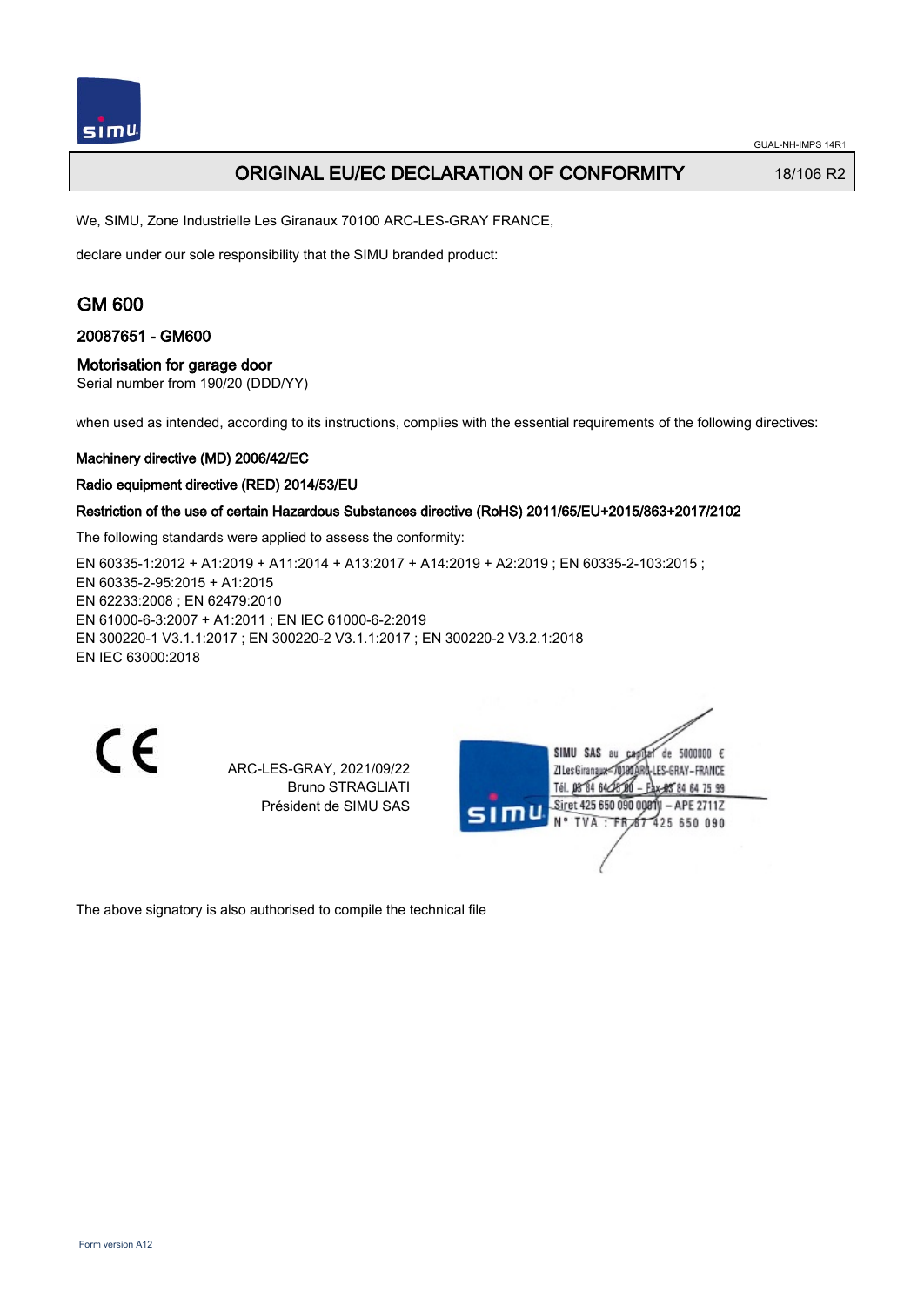

## ORIGINAL EU/EC DECLARATION OF CONFORMITY DECLARATION EU/CE DE CONFORMITE ORIGINALE

18/106 R2

We, SIMU, Zone Industrielle Les Giranaux 70100 ARC-LES-GRAY FRANCE, Nous,

declare under our sole responsibility that the SIMU branded product: declarons sous notre seule responsabilité que le produit de marque SIMU

# GM 600

### 20087651 - GM600

### Motorisation for garage door

Motorisations de porte de garage

Serial number from 190/20 (DDD/YY) Numéro de série à partir de

when used as intended, according to its instructions, complies with the essential requirements of the following directives: utilisé, selon l'usage prévu, comme décrit dans son manuel d'utilisation, est conforme aux exigences essentielles des directives suivantes

#### Machinery directive (MD) 2006/42/EC

Directive Machine 2006/42/EC

### Radio equipment directive (RED) 2014/53/EU

Directive sur les équipements radio 2014/53/EU

### Restriction of the use of certain Hazardous Substances directive (RoHS) 2011/65/EU+2015/863+2017/2102

Directive RoHS 2011/65/EU+2015/863+2017/2102

The following standards were applied to assess the conformity: Les normes de référence suivantes ont été appliquées pour évaluer la conformité

EN 60335-1:2012 + A1:2019 + A11:2014 + A13:2017 + A14:2019 + A2:2019 ; EN 60335-2-103:2015 ; EN 60335‑2‑95:2015 + A1:2015 EN 62233:2008 ; EN 62479:2010 EN 61000‑6‑3:2007 + A1:2011 ; EN IEC 61000‑6‑2:2019 EN 300220‑1 V3.1.1:2017 ; EN 300220‑2 V3.1.1:2017 ; EN 300220‑2 V3.2.1:2018 EN IEC 63000:2018

 $\epsilon$ 

ARC-LES-GRAY, 2021/09/22 Bruno STRAGLIATI Président de SIMU SAS



The above signatory is also authorised to compile the technical file

La personne signataire ci-dessus est aussi celle autorisée à constituer le dossier technique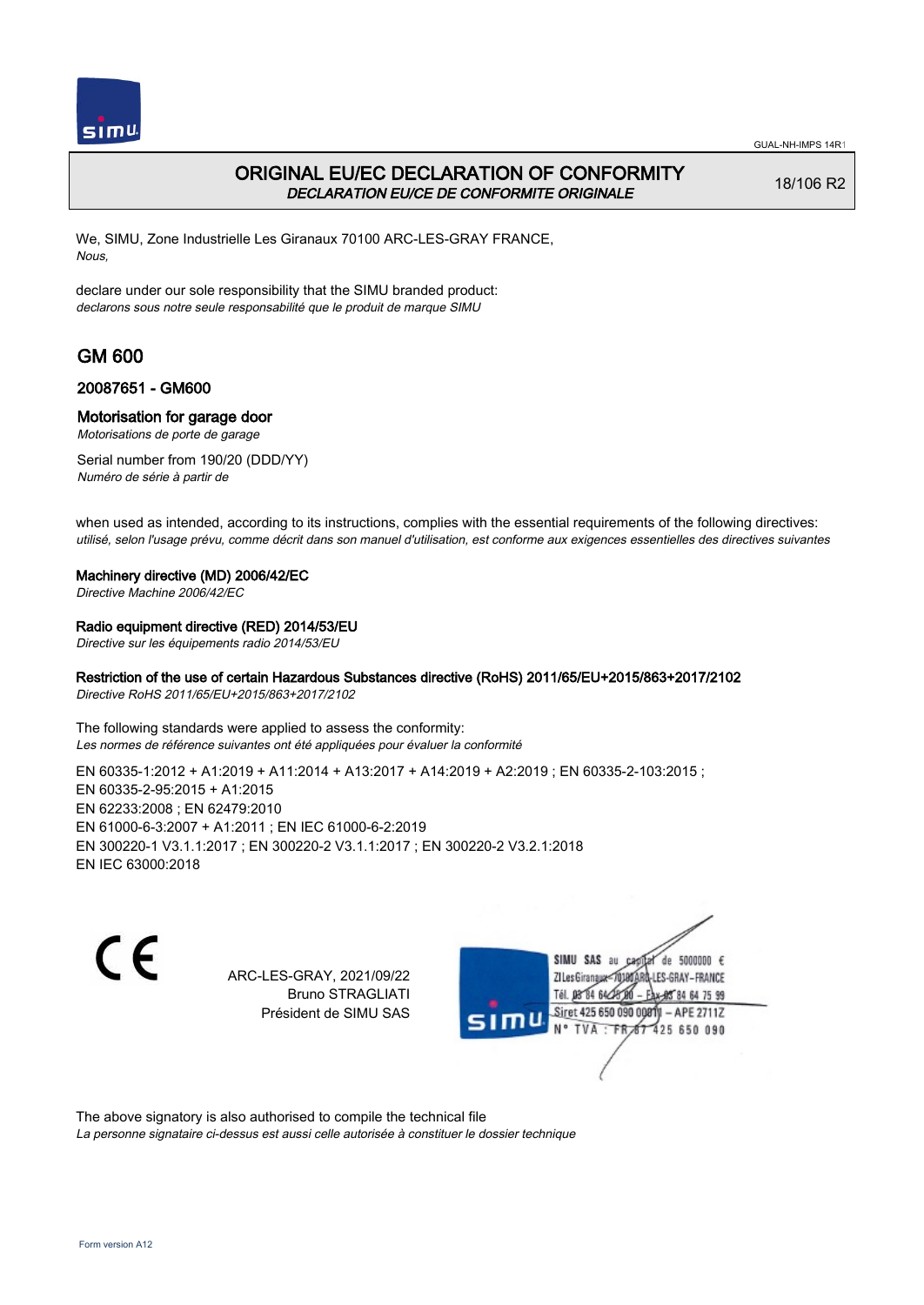

## ORIGINAL EU/EC DECLARATION OF CONFORMITY ORIGINAL EU/EG-KONFORMITÄTSERKLÄRUNG

18/106 R2

We, SIMU, Zone Industrielle Les Giranaux 70100 ARC-LES-GRAY FRANCE, Wir,

declare under our sole responsibility that the SIMU branded product: erklären unter unserer alleinigen Verantwortung, dass das mit der Marke SIMU versehene Produkt

# GM 600

### 20087651 - GM600

### Motorisation for garage door

Motorisierung für ein Garagentor

Serial number from 190/20 (DDD/YY) Seriennummer ab

when used as intended, according to its instructions, complies with the essential requirements of the following directives: den einschlägigen Bestimmungen der folgenden Richtlinien entspricht, wenn es nach den Anweisungen des Herstellers bestimmungsgemäß verwendet wird

### Machinery directive (MD) 2006/42/EC

Maschinenrichtlinie 2006/42/EC

### Radio equipment directive (RED) 2014/53/EU

Funkanlagen-Richtlinie 2014/53/EU

### Restriction of the use of certain Hazardous Substances directive (RoHS) 2011/65/EU+2015/863+2017/2102

RoHS-Richtlinie 2011/65/EU+2015/863+2017/2102

The following standards were applied to assess the conformity: Die Konformität wird durch die Einhaltung folgender Normen nachgewiesen

EN 60335-1:2012 + A1:2019 + A11:2014 + A13:2017 + A14:2019 + A2:2019 ; EN 60335-2-103:2015 ; EN 60335‑2‑95:2015 + A1:2015 EN 62233:2008 ; EN 62479:2010 EN 61000‑6‑3:2007 + A1:2011 ; EN IEC 61000‑6‑2:2019 EN 300220‑1 V3.1.1:2017 ; EN 300220‑2 V3.1.1:2017 ; EN 300220‑2 V3.2.1:2018 EN IEC 63000:2018

C E

ARC-LES-GRAY, 2021/09/22 Bruno STRAGLIATI Président de SIMU SAS

SIMU SAS au de 5000000  $\epsilon$ ZI Les Giranaux-7018 LES-GRAY-FRANCE Tél. 08 84 64 24 64 75 99 Siret 425 650 090 0001 - APE 2711Z **TVA:FR** 425 650 090

The above signatory is also authorised to compile the technical file

Die oben genannte Person ist auch bevollmächtigt, die relevanten technischen Unterlagen zusammenzustellen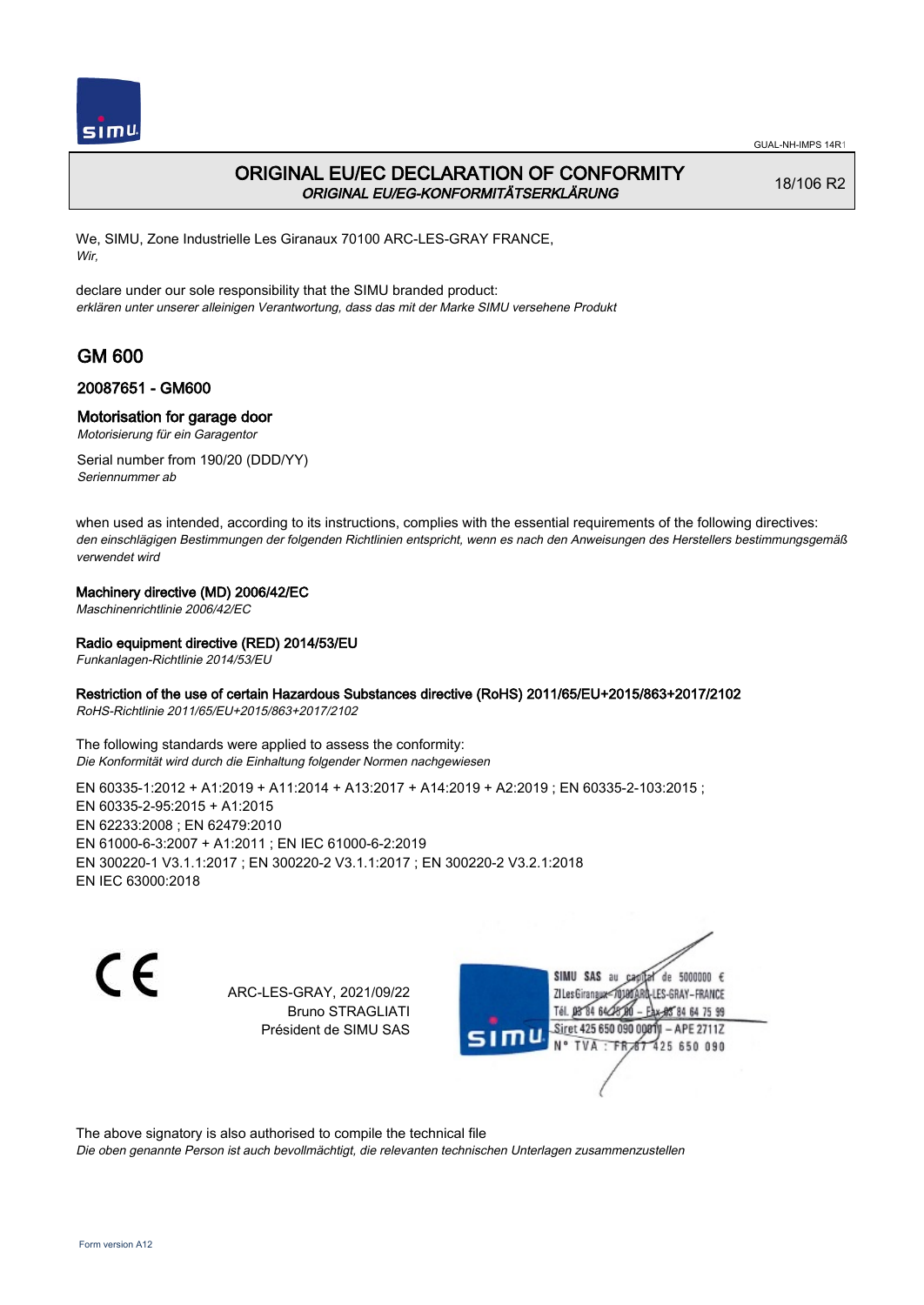

## ORIGINAL EU/EC DECLARATION OF CONFORMITY DECLARACIÓN UE/CE DE CONFORMIDAD ORIGINAL

18/106 R2

We, SIMU, Zone Industrielle Les Giranaux 70100 ARC-LES-GRAY FRANCE, Nosotros,

declare under our sole responsibility that the SIMU branded product: declaramos bajo nuestra única responsabilidad, que los productos de la marca SIMU

# GM 600

### 20087651 - GM600

### Motorisation for garage door

motorización de puerta de garaje

Serial number from 190/20 (DDD/YY) número de serie a partir de

when used as intended, according to its instructions, complies with the essential requirements of the following directives: cuando se utilizan según el uso previsto, de conformidad con sus instrucciones, cumplen con los requisitos esenciales de las siguientes directivas

### Machinery directive (MD) 2006/42/EC

Directiva "Máquinas" 2006/42/EC

### Radio equipment directive (RED) 2014/53/EU

Directiva equipos radioeléctricos 2014/53/EU

### Restriction of the use of certain Hazardous Substances directive (RoHS) 2011/65/EU+2015/863+2017/2102

Directiva RoHS 2011/65/EU+2015/863+2017/2102

The following standards were applied to assess the conformity: Las siguientes normas de referencia han sido aplicadas para evaluar la conformidad

EN 60335-1:2012 + A1:2019 + A11:2014 + A13:2017 + A14:2019 + A2:2019 ; EN 60335-2-103:2015 ; EN 60335‑2‑95:2015 + A1:2015 EN 62233:2008 ; EN 62479:2010 EN 61000‑6‑3:2007 + A1:2011 ; EN IEC 61000‑6‑2:2019 EN 300220‑1 V3.1.1:2017 ; EN 300220‑2 V3.1.1:2017 ; EN 300220‑2 V3.2.1:2018 EN IEC 63000:2018

C E

ARC-LES-GRAY, 2021/09/22 Bruno STRAGLIATI Président de SIMU SAS

SIMU SAS au de 5000000  $\epsilon$ ZI Les Giranaux-70180 LES-GRAY-FRANCE Tél. 08 84 64 24 64 75 99 Siret 425 650 090 0081) - APE 2711Z 425 650 090 TVA: FR

The above signatory is also authorised to compile the technical file

el firmante, anteriormente mencionado tambien esta facultado para elaborar el expediente tecnico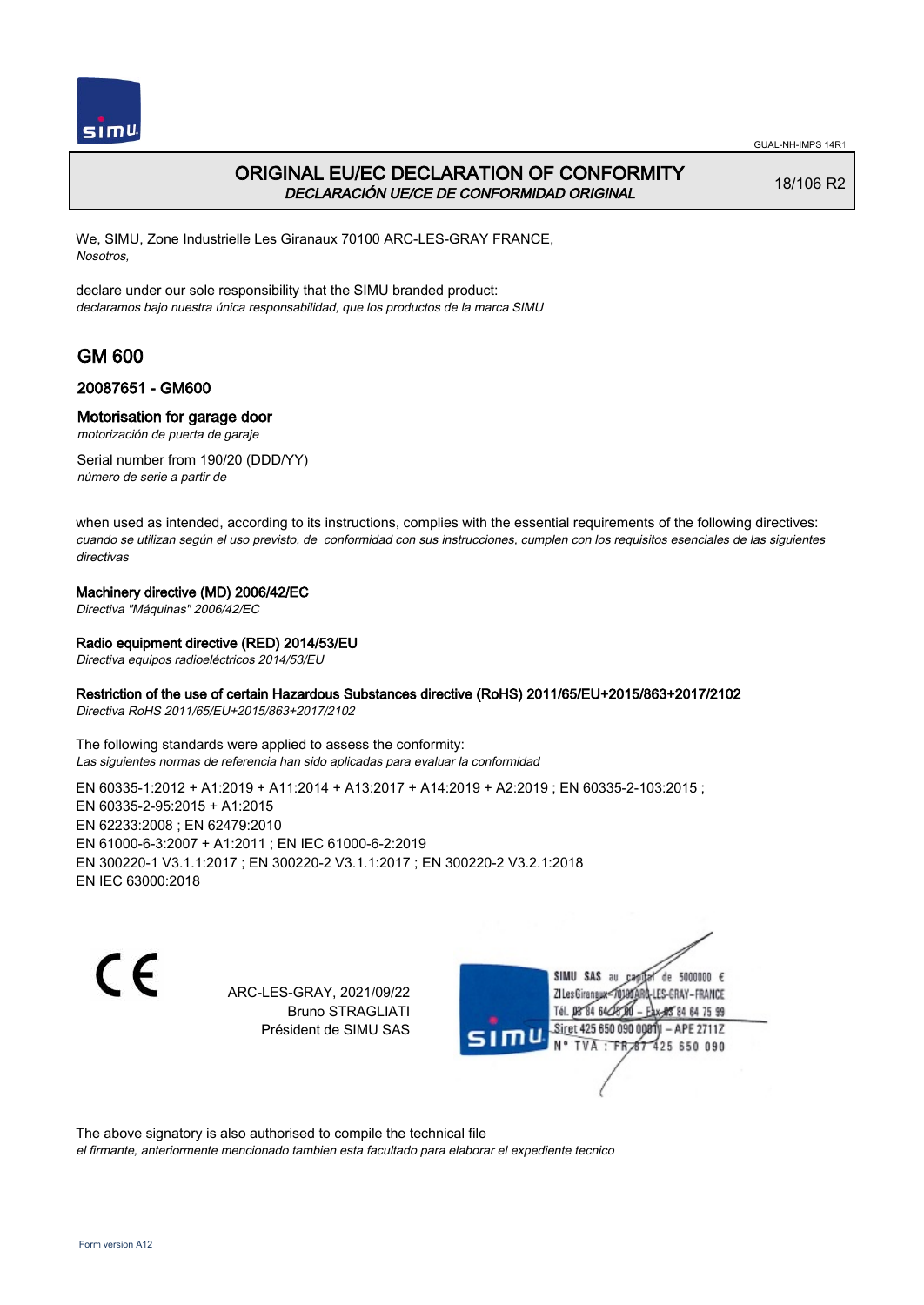

## ORIGINAL EU/EC DECLARATION OF CONFORMITY DICHIARAZIONE DI CONFORMITÀ UE/CE ORIGINALE

18/106 R2

We, SIMU, Zone Industrielle Les Giranaux 70100 ARC-LES-GRAY FRANCE, Noi,

declare under our sole responsibility that the SIMU branded product: dichiariamo sotto la nostra esclusiva responsabilità che l'appareccho di marca SIMU

# GM 600

### 20087651 - GM600

### Motorisation for garage door

Motorizzazione di porta di garage

Serial number from 190/20 (DDD/YY) Numero di serie a partire da

when used as intended, according to its instructions, complies with the essential requirements of the following directives: se utilizzato secondo l'uso previsto, come descritto nel suo manuale d'istruzioni, è conforme ai requisiti essenziali delle seguenti Direttive

#### Machinery directive (MD) 2006/42/EC

Direttiva Macchine 2006/42/EC

#### Radio equipment directive (RED) 2014/53/EU

Direttiva apparecchiature radio 2014/53/EU

### Restriction of the use of certain Hazardous Substances directive (RoHS) 2011/65/EU+2015/863+2017/2102

Direttiva RoHS 2011/65/EU+2015/863+2017/2102

The following standards were applied to assess the conformity: I seguenti standard di riferimento sono stati applicati per ottenere la conformità

EN 60335-1:2012 + A1:2019 + A11:2014 + A13:2017 + A14:2019 + A2:2019 ; EN 60335-2-103:2015 ; EN 60335‑2‑95:2015 + A1:2015 EN 62233:2008 ; EN 62479:2010 EN 61000‑6‑3:2007 + A1:2011 ; EN IEC 61000‑6‑2:2019 EN 300220‑1 V3.1.1:2017 ; EN 300220‑2 V3.1.1:2017 ; EN 300220‑2 V3.2.1:2018 EN IEC 63000:2018

 $\epsilon$ 

ARC-LES-GRAY, 2021/09/22 Bruno STRAGLIATI Président de SIMU SAS



The above signatory is also authorised to compile the technical file Il firmatario è inoltre autorizzato a costituire il fascicolo tecnico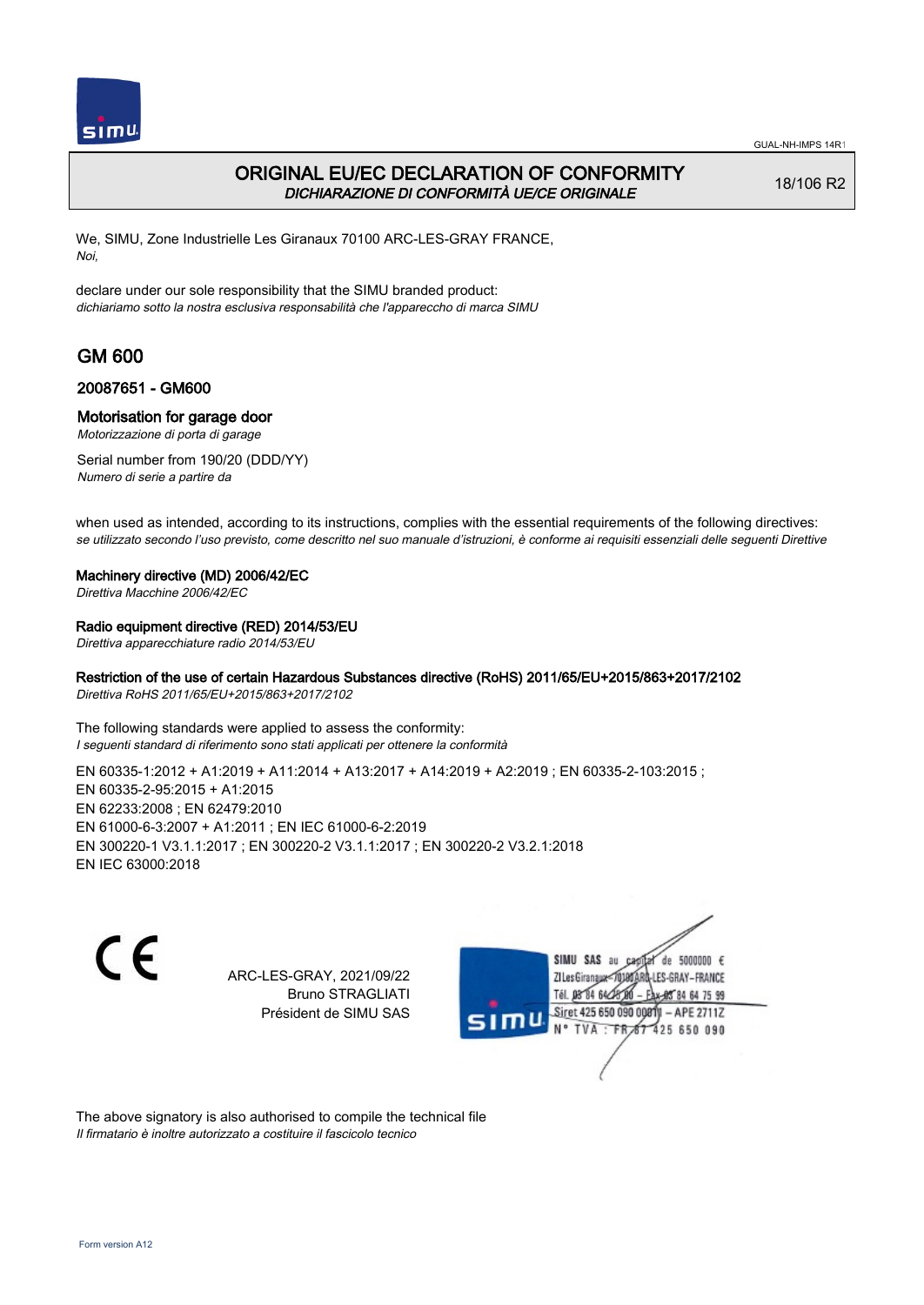

## ORIGINAL EU/EC DECLARATION OF CONFORMITY ОРИГИНАЛНА EU/EC ДЕКЛАРАЦИЯ ЗА СЪОТВЕТСТВИЕ

18/106 R2

We, SIMU, Zone Industrielle Les Giranaux 70100 ARC-LES-GRAY FRANCE, Ние,

declare under our sole responsibility that the SIMU branded product: декларираме на своя лична отговорност, че продукт с търговска марка SIMU

# GM 600

### 20087651 - GM600

### Motorisation for garage door

Моторизация за гаражни врани

Serial number from 190/20 (DDD/YY) сериен номер от

when used as intended, according to its instructions, complies with the essential requirements of the following directives: когато се използва съобразно предназначението си и в съответствие с инструкциите е в съответствие с основните изисквания на следните директиви

### Machinery directive (MD) 2006/42/EC

Машинна директива 2006/42/EC

### Radio equipment directive (RED) 2014/53/EU

Директива за радио оборудване 2014/53/EU

### Restriction of the use of certain Hazardous Substances directive (RoHS) 2011/65/EU+2015/863+2017/2102

RoHS Директива относно ограничението на употребата на определени опасни вещества в електрическото и електронното оборудване 2011/65/EU+2015/863+2017/2102

The following standards were applied to assess the conformity: Следните референтни стандарти са приложени за оценяване на съответствието

EN 60335‑1:2012 + A1:2019 + A11:2014 + A13:2017 + A14:2019 + A2:2019 ; EN 60335‑2‑103:2015 ; EN 60335‑2‑95:2015 + A1:2015 EN 62233:2008 ; EN 62479:2010 EN 61000‑6‑3:2007 + A1:2011 ; EN IEC 61000‑6‑2:2019 EN 300220‑1 V3.1.1:2017 ; EN 300220‑2 V3.1.1:2017 ; EN 300220‑2 V3.2.1:2018 EN IEC 63000:2018

C E

ARC-LES-GRAY, 2021/09/22 Bruno STRAGLIATI Président de SIMU SAS



The above signatory is also authorised to compile the technical file Гоеподписващия също е упълномощен да съставя техническо досие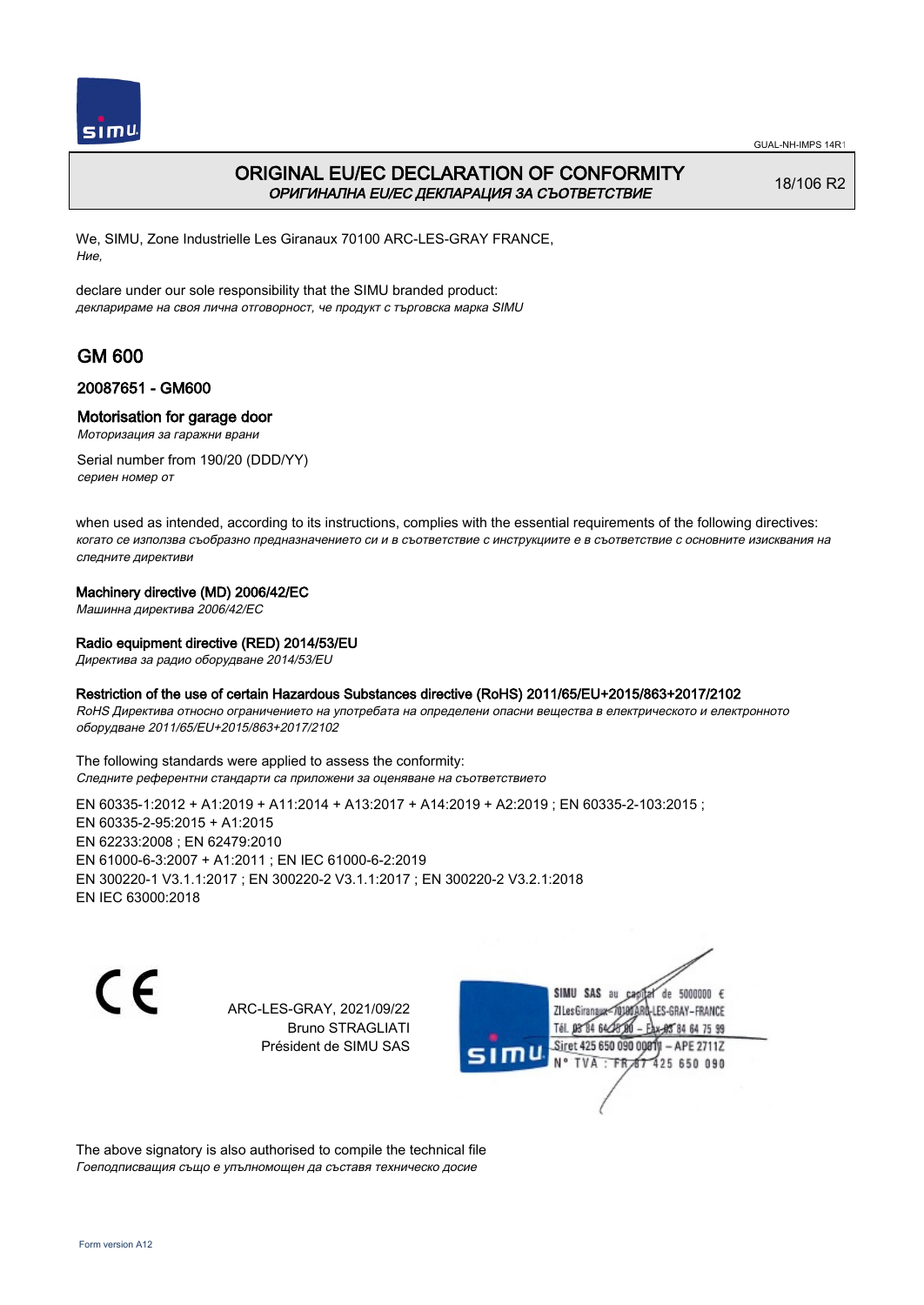

## ORIGINAL EU/EC DECLARATION OF CONFORMITY ORIGINÁLNÍ EU/ES PROHLÁŠENÍ O SHODĚ

18/106 R2

We, SIMU, Zone Industrielle Les Giranaux 70100 ARC-LES-GRAY FRANCE, My,

declare under our sole responsibility that the SIMU branded product: prohlašujeme na svou výlučnou odpovědnost, že výrobek značky SIMU

# GM 600

### 20087651 - GM600

### Motorisation for garage door

Pohon pro garážová vrata

Serial number from 190/20 (DDD/YY) Sériové číslo od

when used as intended, according to its instructions, complies with the essential requirements of the following directives: pokud je používán v souladu s účelem použití a s návodem, splňuje základní požadavky těchto směrnic

### Machinery directive (MD) 2006/42/EC

Směrnice o strojních zařízeních 2006/42/EC

#### Radio equipment directive (RED) 2014/53/EU

Směrnice o dodávání rádiových zařízení na trh 2014/53/EU

### Restriction of the use of certain Hazardous Substances directive (RoHS) 2011/65/EU+2015/863+2017/2102

Směrnice o omezení používání některých nebezpečných látek v elektrických a elektronických zařízeních 2011/65/EU+2015/863+2017/2102

The following standards were applied to assess the conformity: Pro posouzení shody byly použity následující normy

EN 60335-1:2012 + A1:2019 + A11:2014 + A13:2017 + A14:2019 + A2:2019 ; EN 60335-2-103:2015 ; EN 60335‑2‑95:2015 + A1:2015 EN 62233:2008 ; EN 62479:2010 EN 61000‑6‑3:2007 + A1:2011 ; EN IEC 61000‑6‑2:2019 EN 300220‑1 V3.1.1:2017 ; EN 300220‑2 V3.1.1:2017 ; EN 300220‑2 V3.2.1:2018 EN IEC 63000:2018

C E

ARC-LES-GRAY, 2021/09/22 Bruno STRAGLIATI Président de SIMU SAS



The above signatory is also authorised to compile the technical file Výše uvedená osoba je také osoba pověřená sestavením technické dokumentace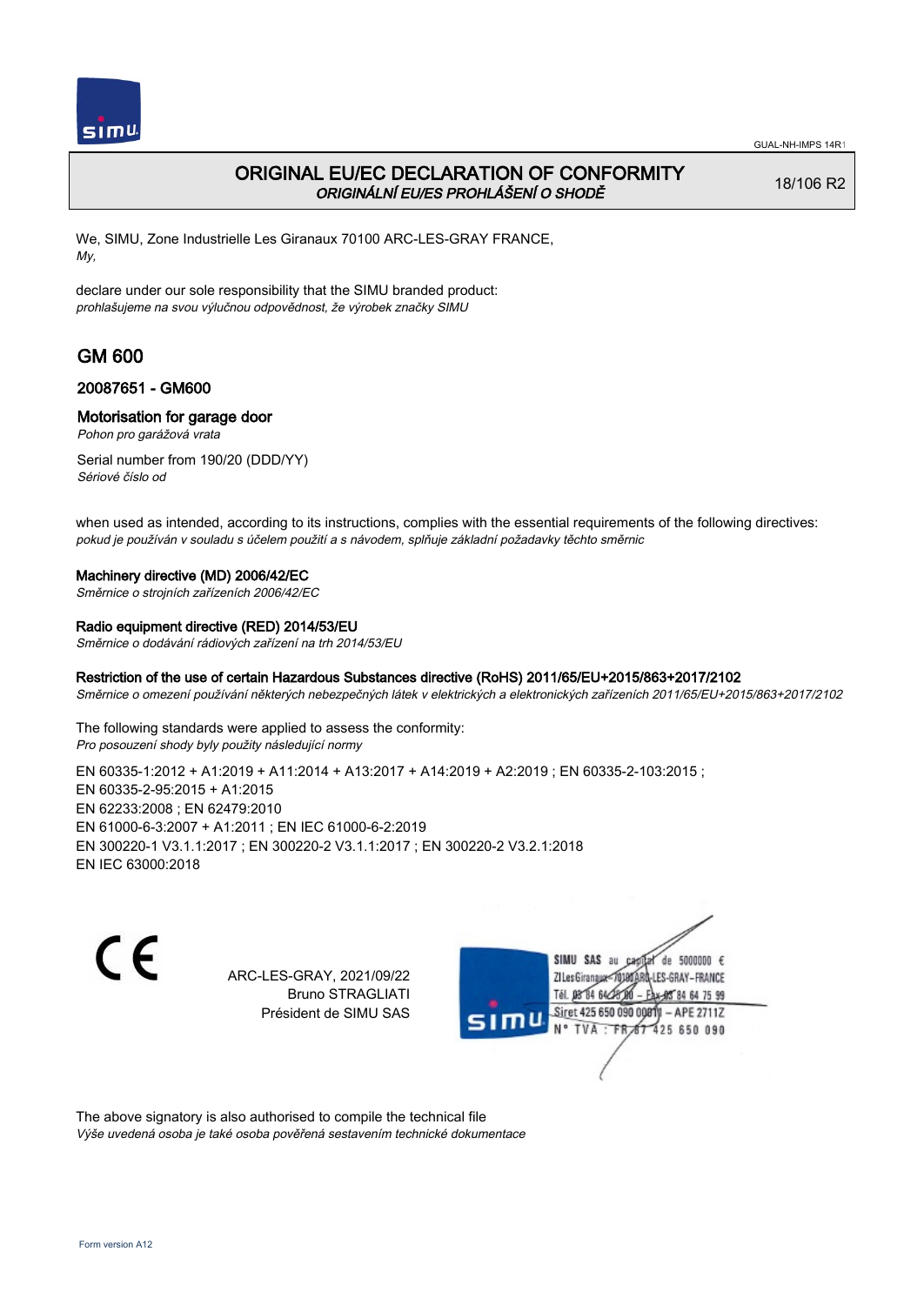

## ORIGINAL EU/EC DECLARATION OF CONFORMITY ORIGINAL EU/EF-OVERENSSTEMMELSESERKLÆRING

18/106 R2

We, SIMU, Zone Industrielle Les Giranaux 70100 ARC-LES-GRAY FRANCE, Vi,

declare under our sole responsibility that the SIMU branded product: erklærer som eneansvarlige, at SIMU mærkede produkter

# GM 600

### 20087651 - GM600

### Motorisation for garage door

Motorisering af garageporte

Serial number from 190/20 (DDD/YY) serienummer fra

when used as intended, according to its instructions, complies with the essential requirements of the following directives: når det anvendes efter hensigten, efter dennes instrukser, overholder kravene i følgende direktiver

### Machinery directive (MD) 2006/42/EC

Maskindirektivet 2006/42/EC

### Radio equipment directive (RED) 2014/53/EU

Radioudstyrsdirektivet 2014/53/EU

### Restriction of the use of certain Hazardous Substances directive (RoHS) 2011/65/EU+2015/863+2017/2102

RoHS direktiv 2011/65/EU+2015/863+2017/2102

The following standards were applied to assess the conformity: Referencestandarderne der følger blev anvendt til at vurdere overholdelsen

EN 60335-1:2012 + A1:2019 + A11:2014 + A13:2017 + A14:2019 + A2:2019 ; EN 60335-2-103:2015 ; EN 60335‑2‑95:2015 + A1:2015 EN 62233:2008 ; EN 62479:2010 EN 61000‑6‑3:2007 + A1:2011 ; EN IEC 61000‑6‑2:2019 EN 300220‑1 V3.1.1:2017 ; EN 300220‑2 V3.1.1:2017 ; EN 300220‑2 V3.2.1:2018 EN IEC 63000:2018

 $\epsilon$ 

ARC-LES-GRAY, 2021/09/22 Bruno STRAGLIATI Président de SIMU SAS



The above signatory is also authorised to compile the technical file Personen nævnt ovenfor er også godkendt til at udarbejde det tekniske dossier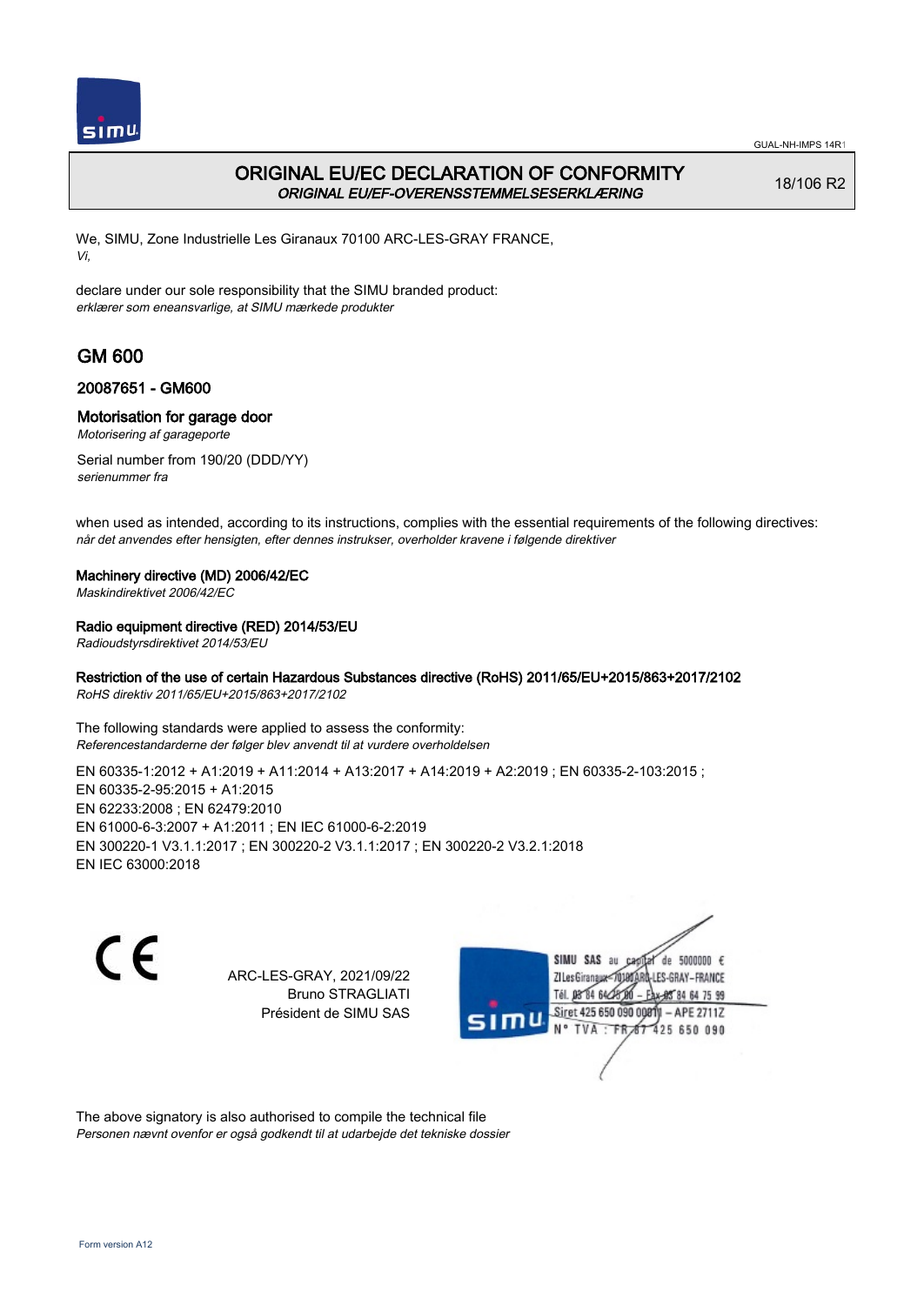

## ORIGINAL EU/EC DECLARATION OF CONFORMITY EL/EK VASTAVUSDEKLARATSIOON

18/106 R2

We, SIMU, Zone Industrielle Les Giranaux 70100 ARC-LES-GRAY FRANCE, Meie,

declare under our sole responsibility that the SIMU branded product: kinnitame kogu vastutusega, et SIMU kaubamärgiga tooted

# GM 600

### 20087651 - GM600

### Motorisation for garage door

Garaažiuste motoriseerimine

Serial number from 190/20 (DDD/YY) Seerianumber alates

when used as intended, according to its instructions, complies with the essential requirements of the following directives: kui kasutatakse eesmärgipäraselt ja juhiste kohaselt, vastavad käesoleva direktiivi põhinõuetele

### Machinery directive (MD) 2006/42/EC

Masinate direktiiv 2006/42/EC

### Radio equipment directive (RED) 2014/53/EU

Direktiiv raadioseadmete turul kättesaadavuse kohta 2014/53/EU

### Restriction of the use of certain Hazardous Substances directive (RoHS) 2011/65/EU+2015/863+2017/2102

RoHs direktiiv ohtlike ainete kasutamise piirangute kohta elektri- ja elektroonikaseadmetes 2011/65/EU+2015/863+2017/2102

The following standards were applied to assess the conformity: Vastavusdeklaratsiooni hindamiseks kasutatakse järgmisi standardeid

EN 60335-1:2012 + A1:2019 + A11:2014 + A13:2017 + A14:2019 + A2:2019 ; EN 60335-2-103:2015 ; EN 60335‑2‑95:2015 + A1:2015 EN 62233:2008 ; EN 62479:2010 EN 61000‑6‑3:2007 + A1:2011 ; EN IEC 61000‑6‑2:2019 EN 300220‑1 V3.1.1:2017 ; EN 300220‑2 V3.1.1:2017 ; EN 300220‑2 V3.2.1:2018 EN IEC 63000:2018

C E

ARC-LES-GRAY, 2021/09/22 Bruno STRAGLIATI Président de SIMU SAS



The above signatory is also authorised to compile the technical file Eelpool nimetatud isik on volitatud koostama tehnilist dokumentatsiooni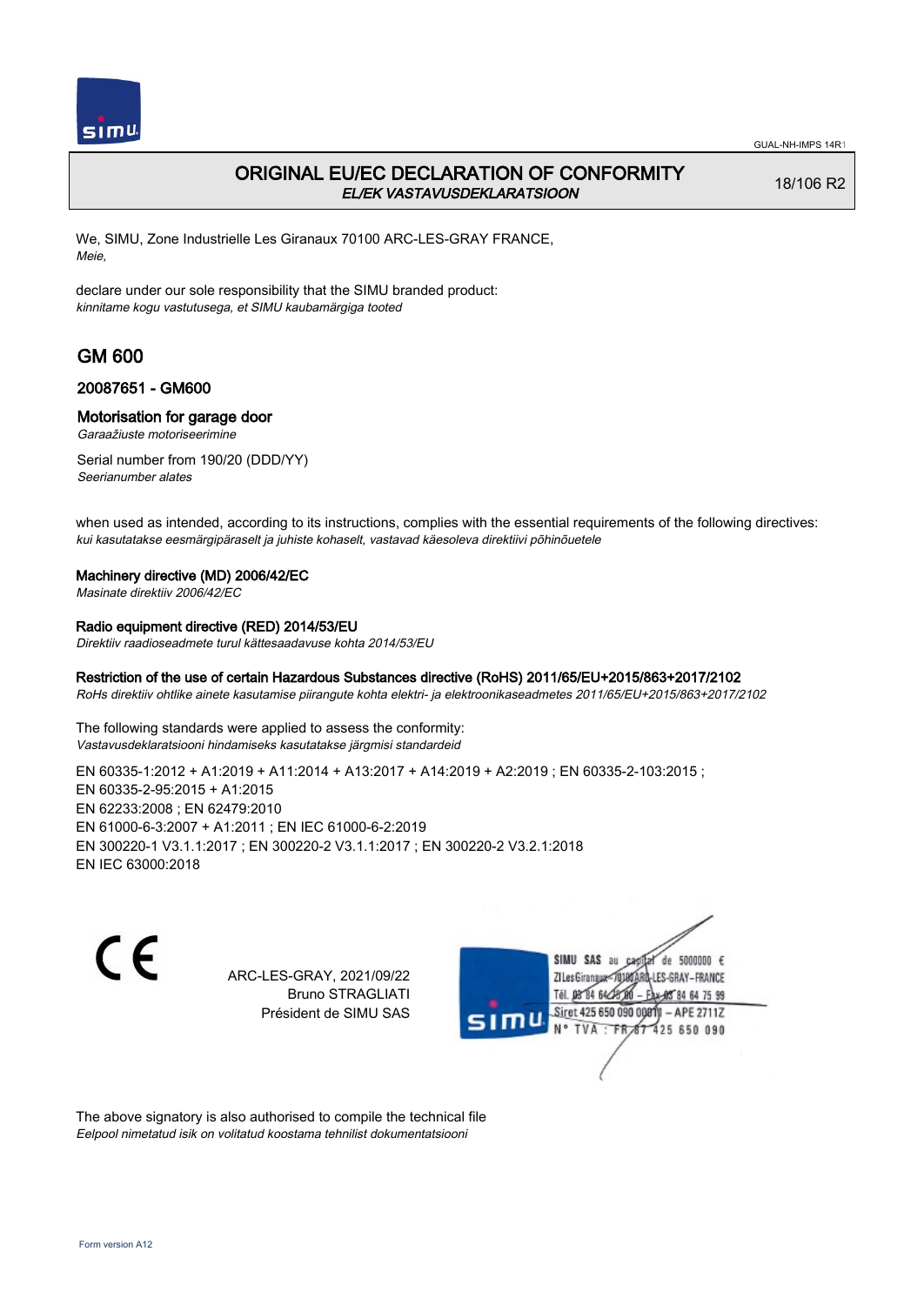

## ORIGINAL EU/EC DECLARATION OF CONFORMITY ALKUPERÄISET EU/EY-VAATIMUSTENMUKAISUUSVAKUUTUS

18/106 R2

We, SIMU, Zone Industrielle Les Giranaux 70100 ARC-LES-GRAY FRANCE, Me,

declare under our sole responsibility that the SIMU branded product: vakuutamme omalla vastuullamme, että SIMU merkkituote

# GM 600

### 20087651 - GM600

### Motorisation for garage door

Autotallin ovien motorisointi

Serial number from 190/20 (DDD/YY) sarjanumerot

when used as intended, according to its instructions, complies with the essential requirements of the following directives: kun käytettynä oikein ja sen ohjeiden mukaan, noudattaa seuraavien direktiivien olennaisia vaatimuksia

### Machinery directive (MD) 2006/42/EC

Konedirektiivin 2006/42/EC

### Radio equipment directive (RED) 2014/53/EU

Radiolaitteiden direktiivin 2014/53/EU

### Restriction of the use of certain Hazardous Substances directive (RoHS) 2011/65/EU+2015/863+2017/2102

RoHS direktiivin 2011/65/EU+2015/863+2017/2102

The following standards were applied to assess the conformity: Seuraavia viitestandardeja sovellettiin vaatimustenmukaisuusvakuutusta arvioitaessa

EN 60335-1:2012 + A1:2019 + A11:2014 + A13:2017 + A14:2019 + A2:2019 ; EN 60335-2-103:2015 ; EN 60335‑2‑95:2015 + A1:2015 EN 62233:2008 ; EN 62479:2010 EN 61000‑6‑3:2007 + A1:2011 ; EN IEC 61000‑6‑2:2019 EN 300220‑1 V3.1.1:2017 ; EN 300220‑2 V3.1.1:2017 ; EN 300220‑2 V3.2.1:2018 EN IEC 63000:2018

 $\epsilon$ 

ARC-LES-GRAY, 2021/09/22 Bruno STRAGLIATI Président de SIMU SAS



The above signatory is also authorised to compile the technical file Yllä allekirjoittaja on myös valtuutettu kokoamaan teknisten tiedostojen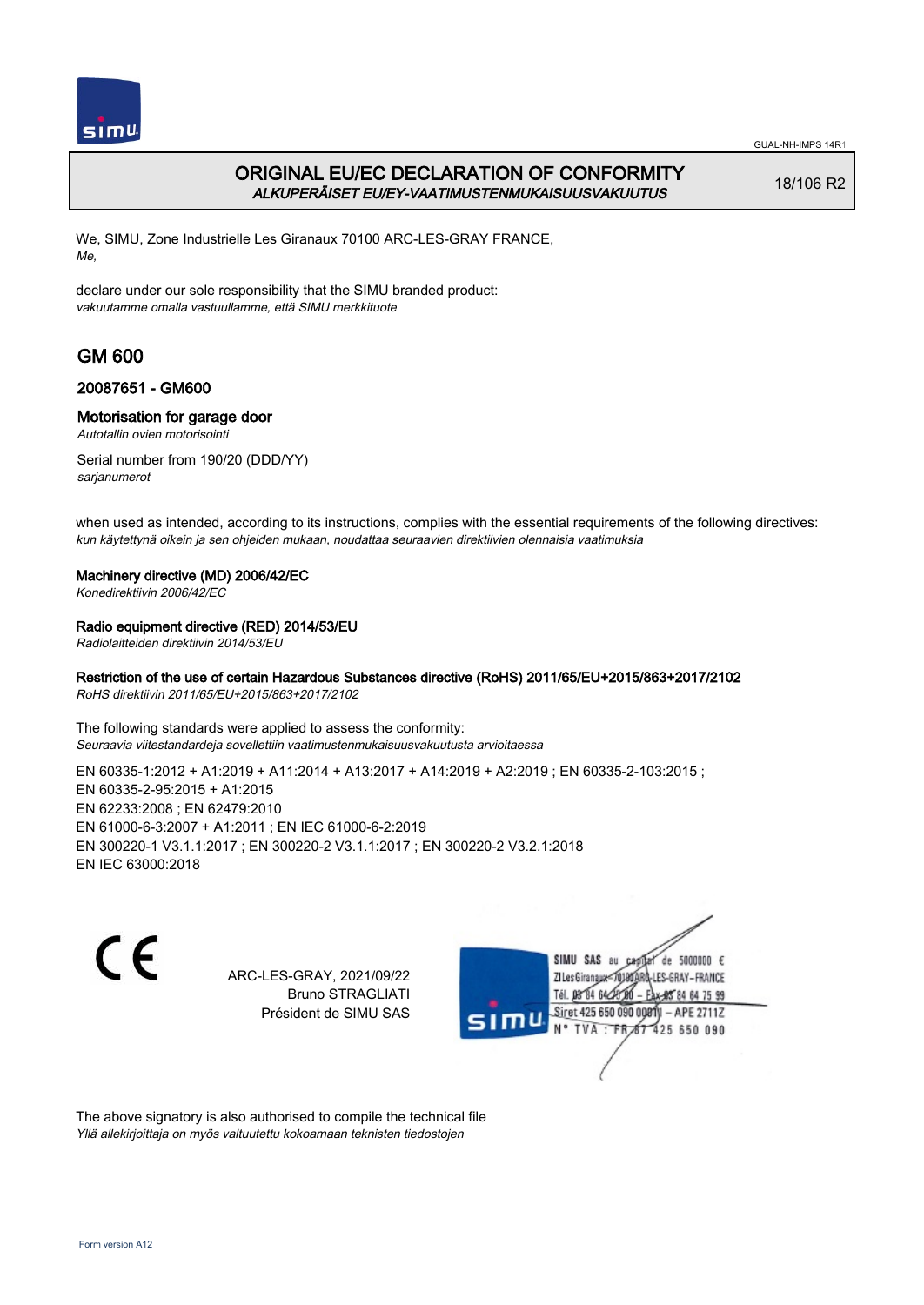

## ORIGINAL EU/EC DECLARATION OF CONFORMITY ΠΡΩΤΟΤΥΠΟ ΔΗΛΩΣΗ ΣΥΜΜΟΡΦΩΣΗΣ ΕΕ/EK

18/106 R2

We, SIMU, Zone Industrielle Les Giranaux 70100 ARC-LES-GRAY FRANCE, εμείς,

declare under our sole responsibility that the SIMU branded product: Δηλώνουμε αναλαμβάνοντας την αποκλειστική ευθύνη ότι το επώνυμο προϊόν SIMU

## GM 600

### 20087651 - GM600

### Motorisation for garage door

Μηχανοκίνηση για γκαραζόπορτα

Serial number from 190/20 (DDD/YY) σειριακό αριθμό από

when used as intended, according to its instructions, complies with the essential requirements of the following directives: όταν χρησιμοποιείται όπως έχει προβλεφθεί, σύμφωνα με τις οδηγίες του, συμφωνεί με τις βασικές απαιτήσεις των ακόλουθων οδηγιών

#### Machinery directive (MD) 2006/42/EC

Οδηγία περι μηχανικού εξοπλισμού 2006/42/EC

#### Radio equipment directive (RED) 2014/53/EU

Οδηγία ραδιοεξοπλισμού 2014/53/EU

### Restriction of the use of certain Hazardous Substances directive (RoHS) 2011/65/EU+2015/863+2017/2102

Οδηγίας RoHS 2011/65/EU+2015/863+2017/2102

The following standards were applied to assess the conformity: Τα πρότυπα αναφοράς που ακολουθούν εφαρμόστηκαν με σκοπό την αξιολόγηση της συμμόρφωσης

EN 60335-1:2012 + A1:2019 + A11:2014 + A13:2017 + A14:2019 + A2:2019 ; EN 60335-2-103:2015 ; EN 60335‑2‑95:2015 + A1:2015 EN 62233:2008 ; EN 62479:2010 EN 61000‑6‑3:2007 + A1:2011 ; EN IEC 61000‑6‑2:2019 EN 300220‑1 V3.1.1:2017 ; EN 300220‑2 V3.1.1:2017 ; EN 300220‑2 V3.2.1:2018 EN IEC 63000:2018

C E

ARC-LES-GRAY, 2021/09/22 Bruno STRAGLIATI Président de SIMU SAS

SIMU SAS au de 5000000  $\epsilon$ ZI Les Giranaux</r0180 LES-GRAY-FRANCE Tél. 08 84 64 28 00 84 64 75 99 Siret 425 650 090 00811 - APE 2711Z TVA: FR 67 425 650 090

The above signatory is also authorised to compile the technical file

Το πρόσωπο που αναφέρεται παραπάνω είναι επίσης εξουσιοδοτημένο να καταρτίσει τον τεχνικό φάκελο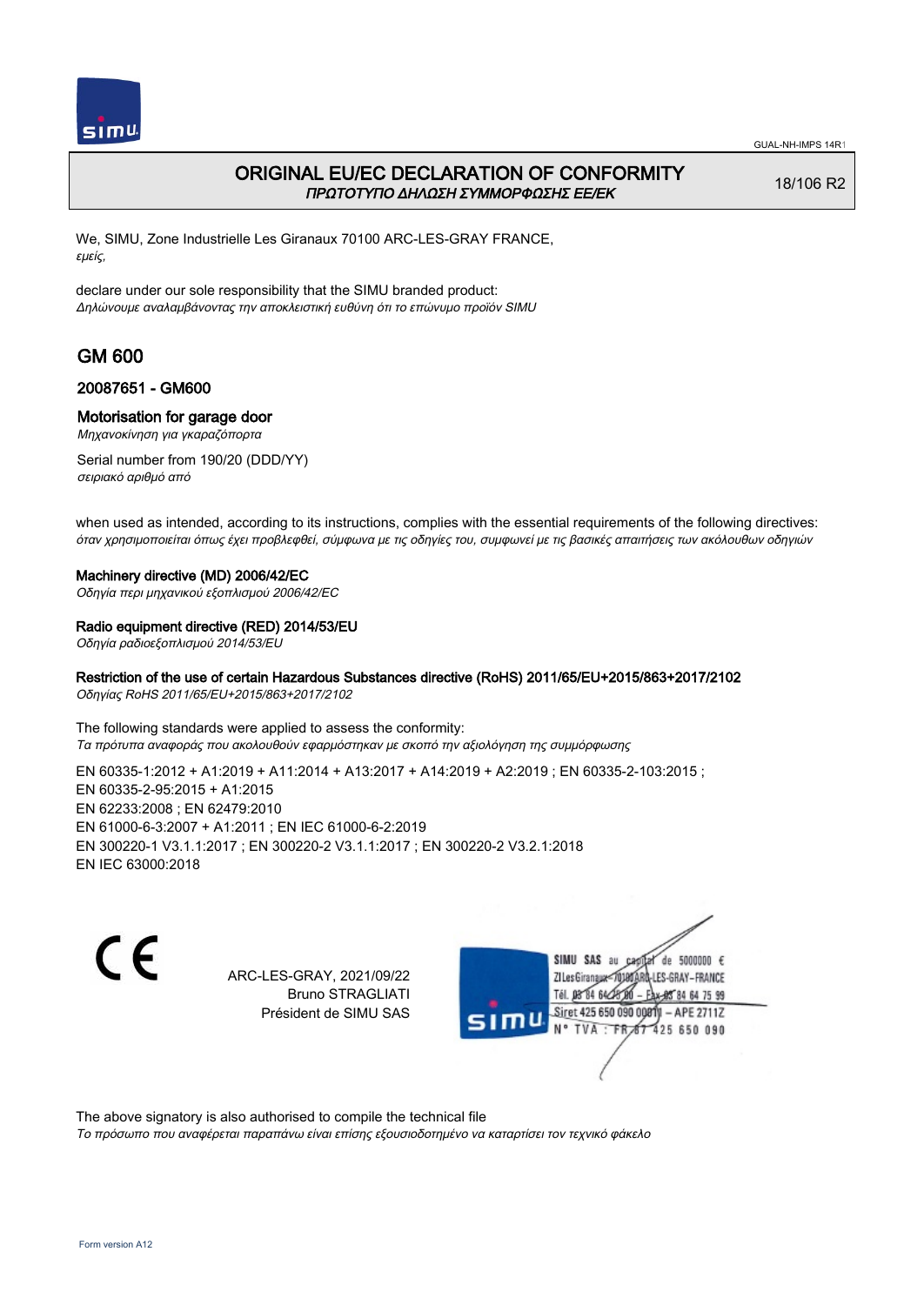

## ORIGINAL EU/EC DECLARATION OF CONFORMITY ORGINALNA EU/EC DEKLARACIJA O USKLAĐENOSTI

18/106 R2

We, SIMU, Zone Industrielle Les Giranaux 70100 ARC-LES-GRAY FRANCE, Mi,

declare under our sole responsibility that the SIMU branded product: izjavljujemo pod punom odgovornošču da je proizvod marke SIMU

# GM 600

### 20087651 - GM600

### Motorisation for garage door

Motorizacija garažnih vrata

Serial number from 190/20 (DDD/YY) Serijski broj iz

when used as intended, according to its instructions, complies with the essential requirements of the following directives: ako se upotrebljava prema namjeni, prema važećim uputama, usklađen sa prijeko potrebnim zahtijevima slijedećih direktiva

#### Machinery directive (MD) 2006/42/EC

Direktiva o strojevima 2006/42/EC

### Radio equipment directive (RED) 2014/53/EU

Direktiva za radijsku opremu 2014/53/EU

### Restriction of the use of certain Hazardous Substances directive (RoHS) 2011/65/EU+2015/863+2017/2102

Direktiva RoHS 2011/65/EU+2015/863+2017/2102

The following standards were applied to assess the conformity: Slijedeće reference standarda se primjenjuju da se odredi usklađenost

EN 60335-1:2012 + A1:2019 + A11:2014 + A13:2017 + A14:2019 + A2:2019 ; EN 60335-2-103:2015 ; EN 60335‑2‑95:2015 + A1:2015 EN 62233:2008 ; EN 62479:2010 EN 61000‑6‑3:2007 + A1:2011 ; EN IEC 61000‑6‑2:2019 EN 300220‑1 V3.1.1:2017 ; EN 300220‑2 V3.1.1:2017 ; EN 300220‑2 V3.2.1:2018 EN IEC 63000:2018

 $\epsilon$ 

ARC-LES-GRAY, 2021/09/22 Bruno STRAGLIATI Président de SIMU SAS



The above signatory is also authorised to compile the technical file Gore navedeni potpisnik također je ovlašten za sastavljanje tehničkog dokumenta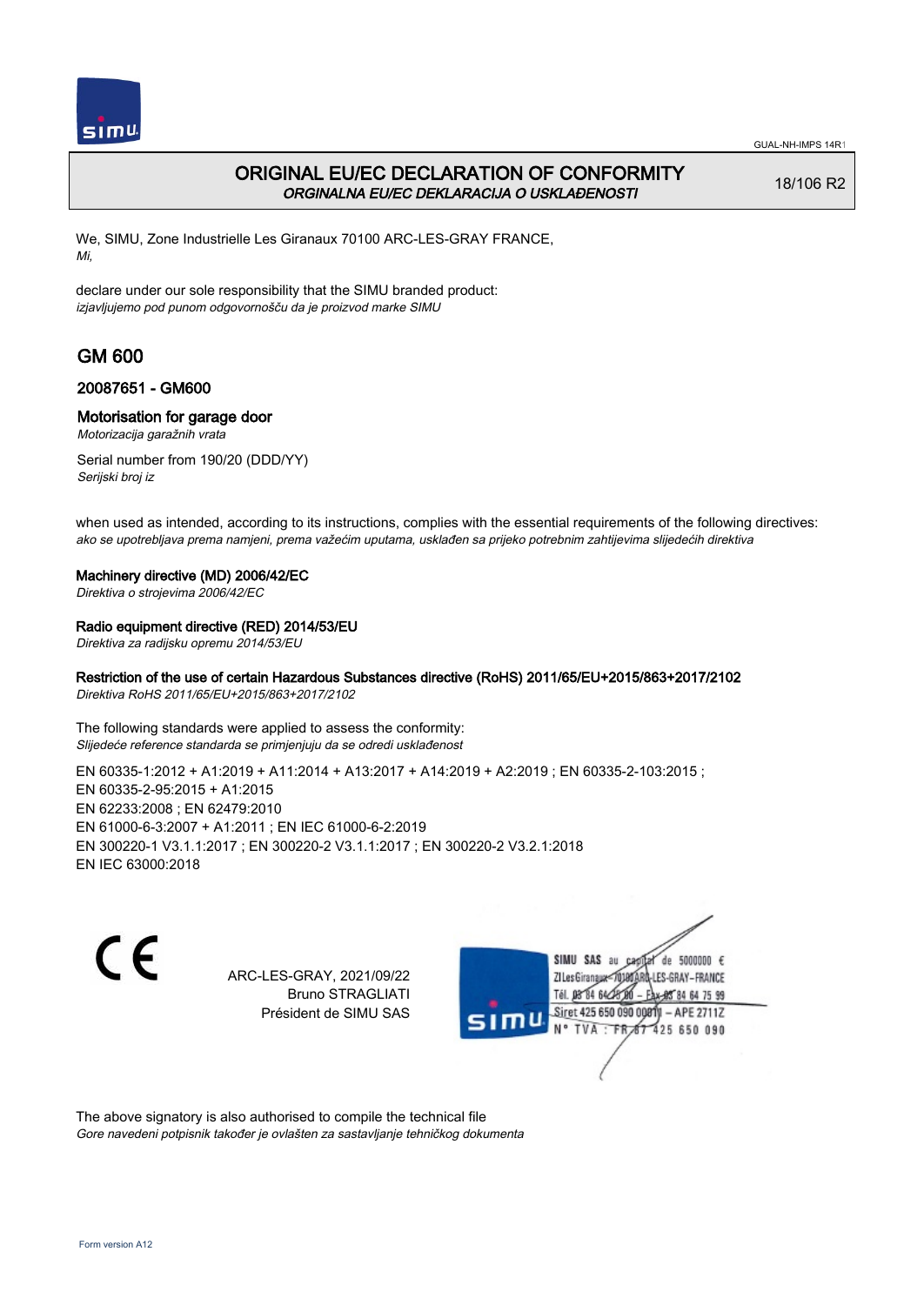

### ORIGINAL EU/EC DECLARATION OF CONFORMITY Eredeti EU/CE Megfelelőségi Nyilatkozat

18/106 R2

We, SIMU, Zone Industrielle Les Giranaux 70100 ARC-LES-GRAY FRANCE, Alulírott,

declare under our sole responsibility that the SIMU branded product: felelősségünk teljes tudatában kijelentjük, hogy a szóban forgó SIMU termék

## GM 600

### 20087651 - GM600

### Motorisation for garage door

Garázskapuk motorizálása

Serial number from 190/20 (DDD/YY) Sorozatszámtól

when used as intended, according to its instructions, complies with the essential requirements of the following directives: megfelel, az alábbi irányelvekben megfogalmazott alapvető követelményeknek

#### Machinery directive (MD) 2006/42/EC

Gépekre vonatkozó irányelv 2006/42/EC

#### Radio equipment directive (RED) 2014/53/EU

A rádióberendezésekről szóló irányelv 2014/53/EU

### Restriction of the use of certain Hazardous Substances directive (RoHS) 2011/65/EU+2015/863+2017/2102

RoHS irányelv 2011/65/EU+2015/863+2017/2102

The following standards were applied to assess the conformity: A megfelelőség biztosításának érdekében az alábbi szabványok kerültek alkalmazásra

EN 60335‑1:2012 + A1:2019 + A11:2014 + A13:2017 + A14:2019 + A2:2019 ; EN 60335‑2‑103:2015 ; EN 60335‑2‑95:2015 + A1:2015 EN 62233:2008 ; EN 62479:2010 EN 61000‑6‑3:2007 + A1:2011 ; EN IEC 61000‑6‑2:2019 EN 300220‑1 V3.1.1:2017 ; EN 300220‑2 V3.1.1:2017 ; EN 300220‑2 V3.2.1:2018 EN IEC 63000:2018

C E

ARC-LES-GRAY, 2021/09/22 Bruno STRAGLIATI Président de SIMU SAS



The above signatory is also authorised to compile the technical file A fent említett aláíró is jogosult a műszaki dokumentáció összeállítására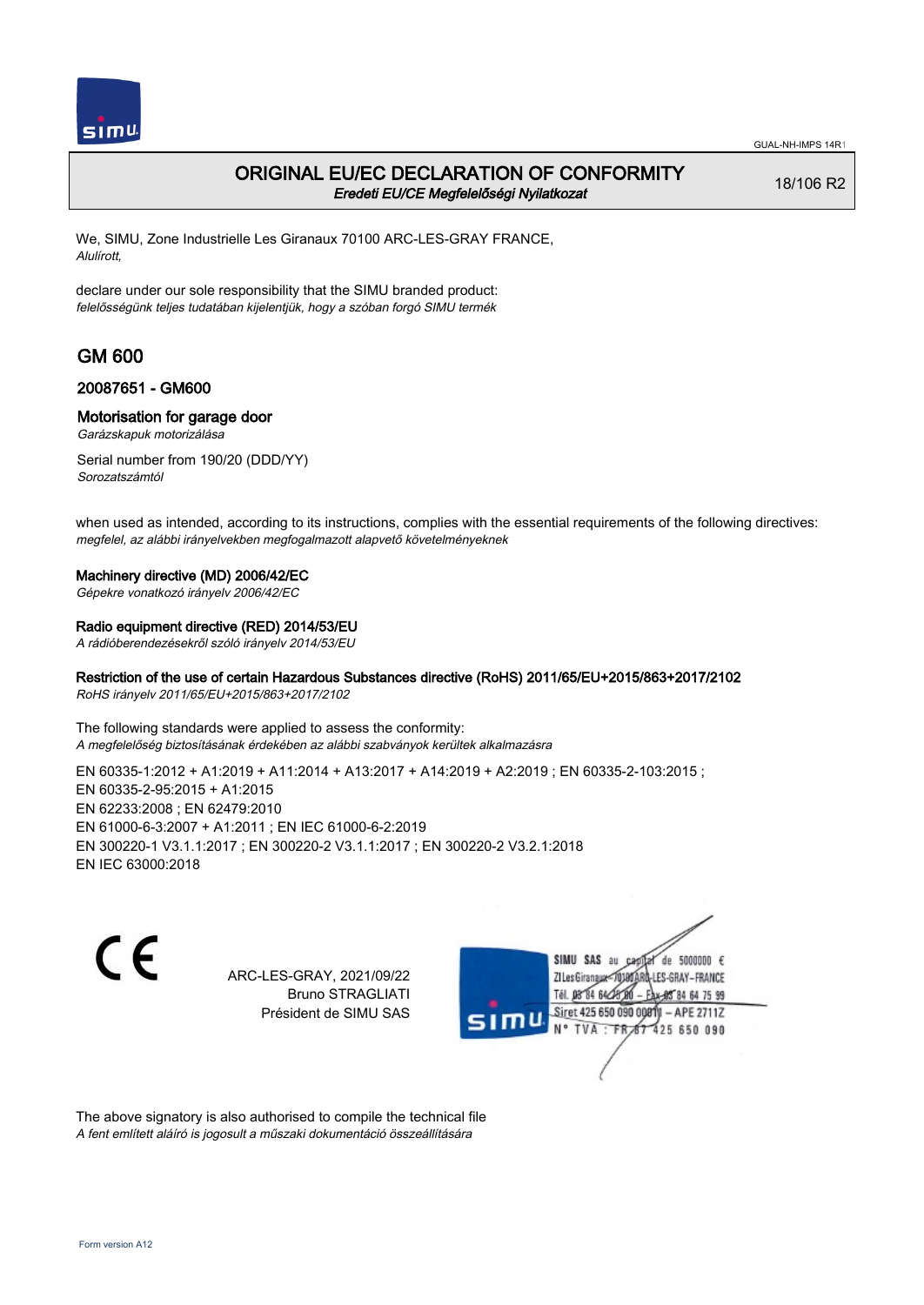

## ORIGINAL EU/EC DECLARATION OF CONFORMITY ORIGINALI ES/EB ATITIKTIES DEKLARACIJA

18/106 R2

We, SIMU, Zone Industrielle Les Giranaux 70100 ARC-LES-GRAY FRANCE, Mes,

declare under our sole responsibility that the SIMU branded product: atsakingai deklaruojame, kad SIMU kompanijos produktas

# GM 600

### 20087651 - GM600

### Motorisation for garage door

Garažo vartų automatizavimas

Serial number from 190/20 (DDD/YY) Serijos numeris nuo

when used as intended, according to its instructions, complies with the essential requirements of the following directives: naudojamas pagal paskirtį, pagal gamintojo instrukcijas, atitinka esminius šių Direktyvų reikalavimus

### Machinery directive (MD) 2006/42/EC

Mašinų direktyva 2006/42/EC

### Radio equipment directive (RED) 2014/53/EU

Radijo ryšio įrenginių direktyva 2014/53/EU

### Restriction of the use of certain Hazardous Substances directive (RoHS) 2011/65/EU+2015/863+2017/2102

PMNA (RoHS) direktyva 2011/65/EU+2015/863+2017/2102

The following standards were applied to assess the conformity: Įverinti deklaruojamą atitiktį buvo taikomi toliau nurodyti standartai

EN 60335-1:2012 + A1:2019 + A11:2014 + A13:2017 + A14:2019 + A2:2019 ; EN 60335-2-103:2015 ; EN 60335‑2‑95:2015 + A1:2015 EN 62233:2008 ; EN 62479:2010 EN 61000‑6‑3:2007 + A1:2011 ; EN IEC 61000‑6‑2:2019 EN 300220‑1 V3.1.1:2017 ; EN 300220‑2 V3.1.1:2017 ; EN 300220‑2 V3.2.1:2018 EN IEC 63000:2018

C E

ARC-LES-GRAY, 2021/09/22 Bruno STRAGLIATI Président de SIMU SAS



The above signatory is also authorised to compile the technical file Asmuo, pasirašęs šią deklaraciją, taip pat turi įgaliojimą sudaryti techninę bylą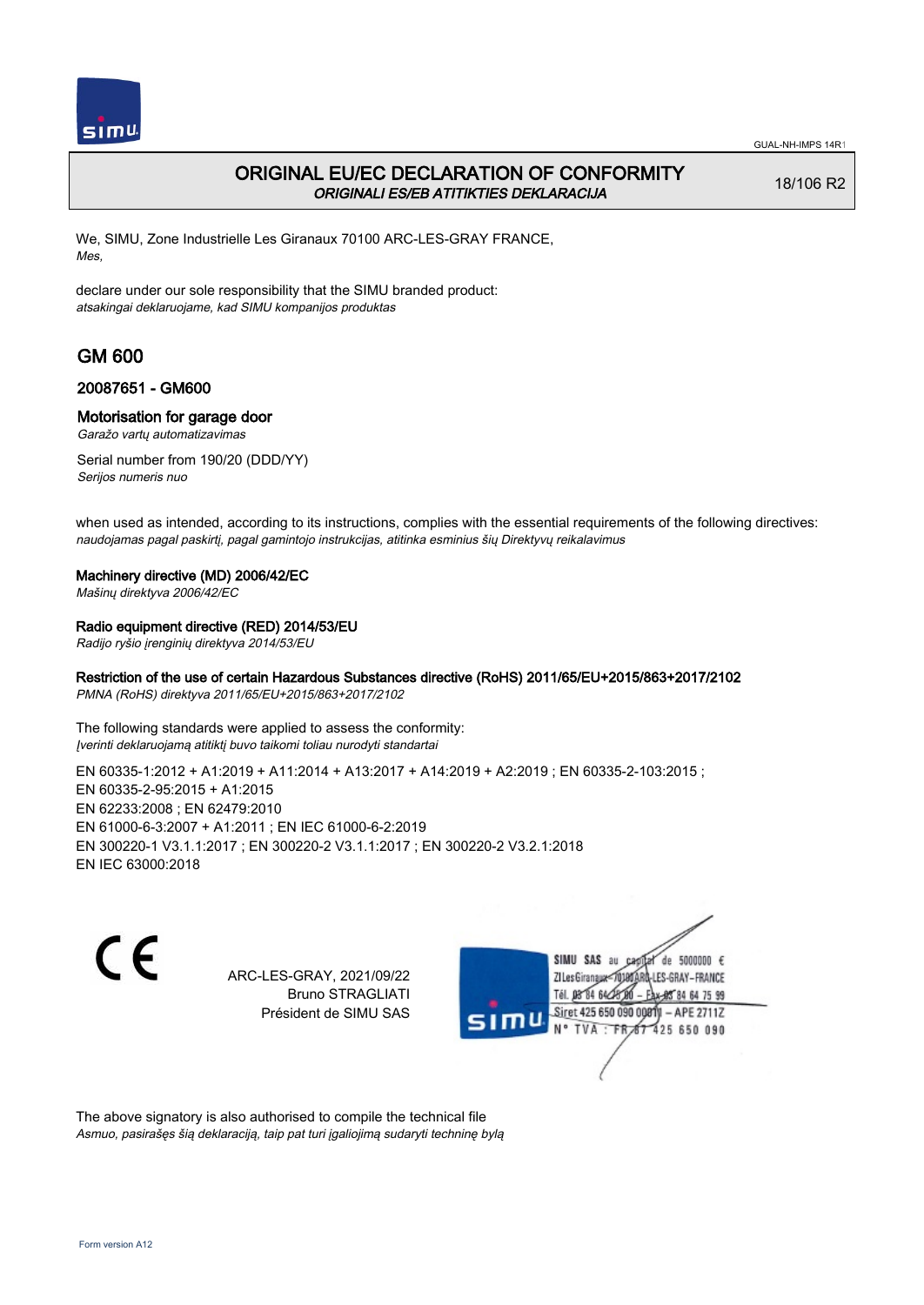

## ORIGINAL EU/EC DECLARATION OF CONFORMITY ES/EK ATBILSTĪBAS DEKLARĀCIJA

18/106 R2

We, SIMU, Zone Industrielle Les Giranaux 70100 ARC-LES-GRAY FRANCE, Mēs,

declare under our sole responsibility that the SIMU branded product: ar pilnu atbildību, apliecinām, ka SIMU zīmola produkti,

# GM 600

### 20087651 - GM600

### Motorisation for garage door

Garāžas vārtu motorizēšana

Serial number from 190/20 (DDD/YY) sērijas numurs no

when used as intended, according to its instructions, complies with the essential requirements of the following directives: ja tie tiek lietoti saskaņā ar norādījumiem, atbilst šo direktīvu pamatprasībām

#### Machinery directive (MD) 2006/42/EC

Mašīnu Direktīva 2006/42/EC

#### Radio equipment directive (RED) 2014/53/EU

Direktīva par radioiekārtu pieejamību tirgū 2014/53/EU

### Restriction of the use of certain Hazardous Substances directive (RoHS) 2011/65/EU+2015/863+2017/2102

RoHs Direktīva par dažādu bīstamu vielu izmantošanas ierobežošanu elektriskās un elektroniskās iekārtās 2011/65/EU+2015/863+2017/2102

The following standards were applied to assess the conformity: Atbilstības deklarācijas novērtēšanai tiek pielietoti sekojoši standarti

EN 60335-1:2012 + A1:2019 + A11:2014 + A13:2017 + A14:2019 + A2:2019 ; EN 60335-2-103:2015 ; EN 60335‑2‑95:2015 + A1:2015 EN 62233:2008 ; EN 62479:2010 EN 61000‑6‑3:2007 + A1:2011 ; EN IEC 61000‑6‑2:2019 EN 300220‑1 V3.1.1:2017 ; EN 300220‑2 V3.1.1:2017 ; EN 300220‑2 V3.2.1:2018 EN IEC 63000:2018

C E

ARC-LES-GRAY, 2021/09/22 Bruno STRAGLIATI Président de SIMU SAS

SIMU SAS au de 5000000  $\epsilon$ ZI Les Giranaux</r0180 LES-GRAY-FRANCE Tél. 08 84 64 24 64 75 99 Siret 425 650 090 008TV - APE 2711Z TVA : FRAT 425 650 090

The above signatory is also authorised to compile the technical file Iepriekš minētā persona ir pilnvarota sastādīt tehnisko dokumentāciju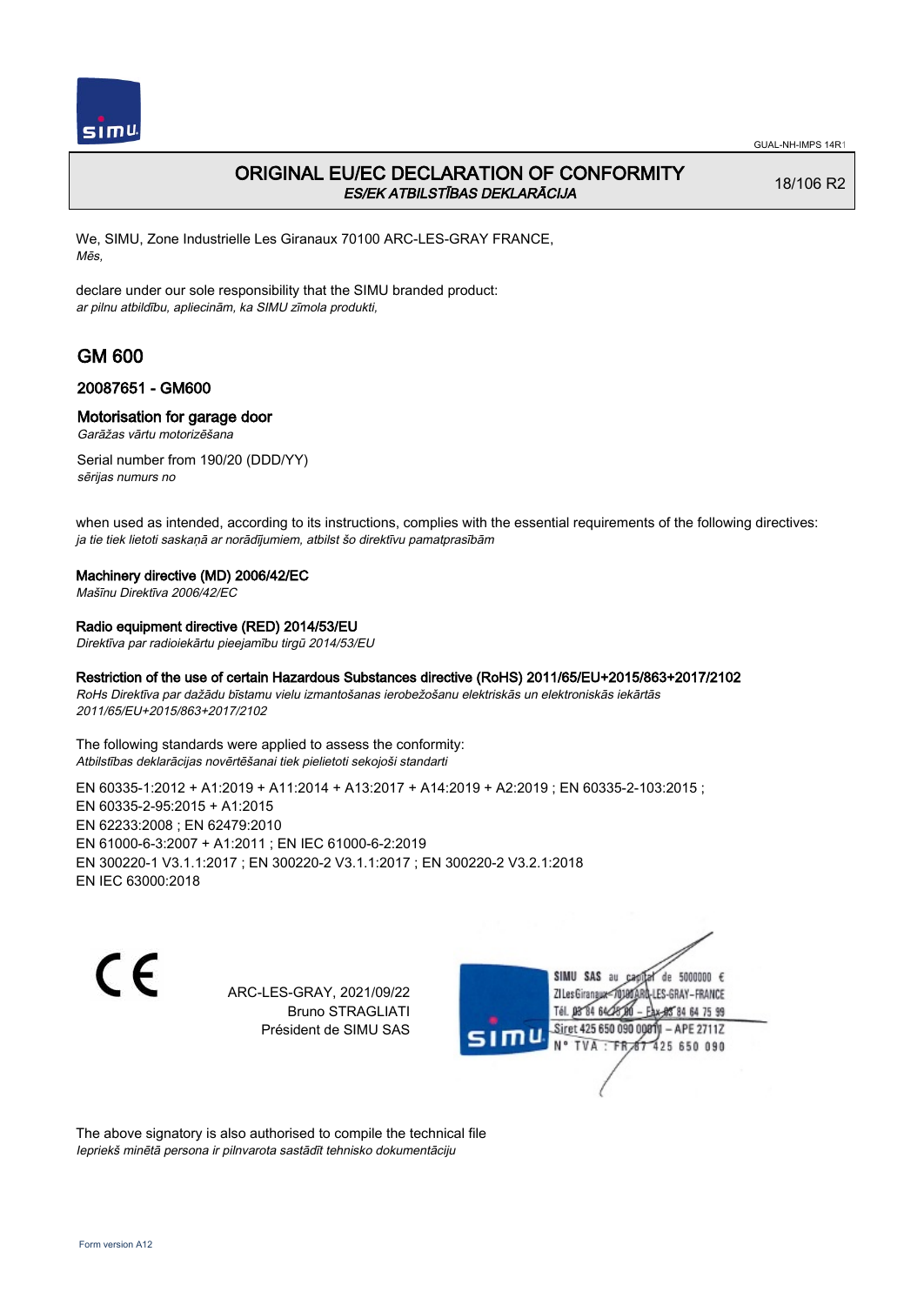

## ORIGINAL EU/EC DECLARATION OF CONFORMITY OORSPRONKELIJKE EU/EG-CONFORMITEITSVERKLARING

18/106 R2

We, SIMU, Zone Industrielle Les Giranaux 70100 ARC-LES-GRAY FRANCE, Wij,

declare under our sole responsibility that the SIMU branded product: verklaren op eigen verantwoordelijkheid dat het produkt van het SIMU

# GM 600

### 20087651 - GM600

### Motorisation for garage door

Motorisatie voor garagedeuren

Serial number from 190/20 (DDD/YY) Serienummer van

when used as intended, according to its instructions, complies with the essential requirements of the following directives: wanneer gebruikt voor de juiste toepassing voldoet aan de essentiële eisen van de volgende richtlijnen

### Machinery directive (MD) 2006/42/EC

Machinerichtlijn 2006/42/EC

### Radio equipment directive (RED) 2014/53/EU

Richtlijn radioapparatuur 2014/53/EU

### Restriction of the use of certain Hazardous Substances directive (RoHS) 2011/65/EU+2015/863+2017/2102

RoHS Richtlijn 2011/65/EU+2015/863+2017/2102

The following standards were applied to assess the conformity: De volgende referentiestandaarden worden toegepast om de overeenstemming te evalueren

EN 60335‑1:2012 + A1:2019 + A11:2014 + A13:2017 + A14:2019 + A2:2019 ; EN 60335‑2‑103:2015 ; EN 60335‑2‑95:2015 + A1:2015 EN 62233:2008 ; EN 62479:2010 EN 61000‑6‑3:2007 + A1:2011 ; EN IEC 61000‑6‑2:2019 EN 300220‑1 V3.1.1:2017 ; EN 300220‑2 V3.1.1:2017 ; EN 300220‑2 V3.2.1:2018 EN IEC 63000:2018

 $\epsilon$ 

ARC-LES-GRAY, 2021/09/22 Bruno STRAGLIATI Président de SIMU SAS



The above signatory is also authorised to compile the technical file

De bovengenoemde persoon is ook bevoegd om het technisch dossier samen te stellen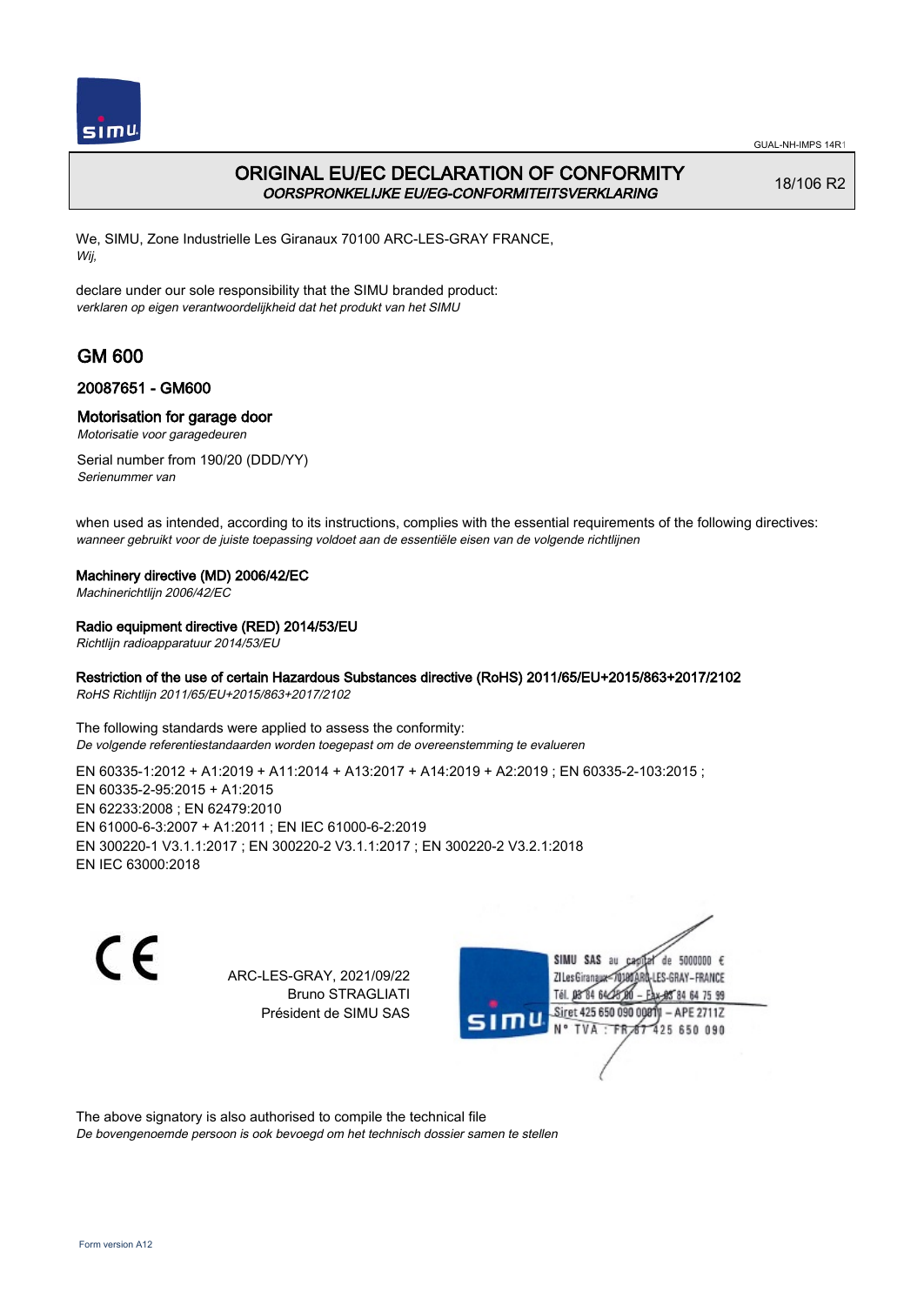

## ORIGINAL EU/EC DECLARATION OF CONFORMITY ORIGINAL EU / CE - ERKLÆRING

18/106 R2

We, SIMU, Zone Industrielle Les Giranaux 70100 ARC-LES-GRAY FRANCE, Vi,

declare under our sole responsibility that the SIMU branded product: erklærer under vårt eneansvar at SIMU merket produkt

# GM 600

### 20087651 - GM600

### Motorisation for garage door

Motorisering for garasjeport

Serial number from 190/20 (DDD/YY) Serienummer fra

when used as intended, according to its instructions, complies with the essential requirements of the following directives: når de brukes som forutsatt, i henhold til sin instruks, i samsvar med de grunnlegende kravene i følgende direktiver

### Machinery directive (MD) 2006/42/EC

Maskindirektivet 2006/42/EC

### Radio equipment directive (RED) 2014/53/EU

Radioutstyr direktivet 2014/53/EU

### Restriction of the use of certain Hazardous Substances directive (RoHS) 2011/65/EU+2015/863+2017/2102

RoHS-direktivet 2011/65/EU+2015/863+2017/2102

The following standards were applied to assess the conformity: Følgende referansestandarder ble brukt for å vurdere samsvar

EN 60335-1:2012 + A1:2019 + A11:2014 + A13:2017 + A14:2019 + A2:2019 ; EN 60335-2-103:2015 ; EN 60335‑2‑95:2015 + A1:2015 EN 62233:2008 ; EN 62479:2010 EN 61000‑6‑3:2007 + A1:2011 ; EN IEC 61000‑6‑2:2019 EN 300220‑1 V3.1.1:2017 ; EN 300220‑2 V3.1.1:2017 ; EN 300220‑2 V3.2.1:2018 EN IEC 63000:2018

 $\epsilon$ 

ARC-LES-GRAY, 2021/09/22 Bruno STRAGLIATI Président de SIMU SAS



The above signatory is also authorised to compile the technical file Ovennevnte underskrevet fullmakt til å utarbeide den tekniske dokumentasjonen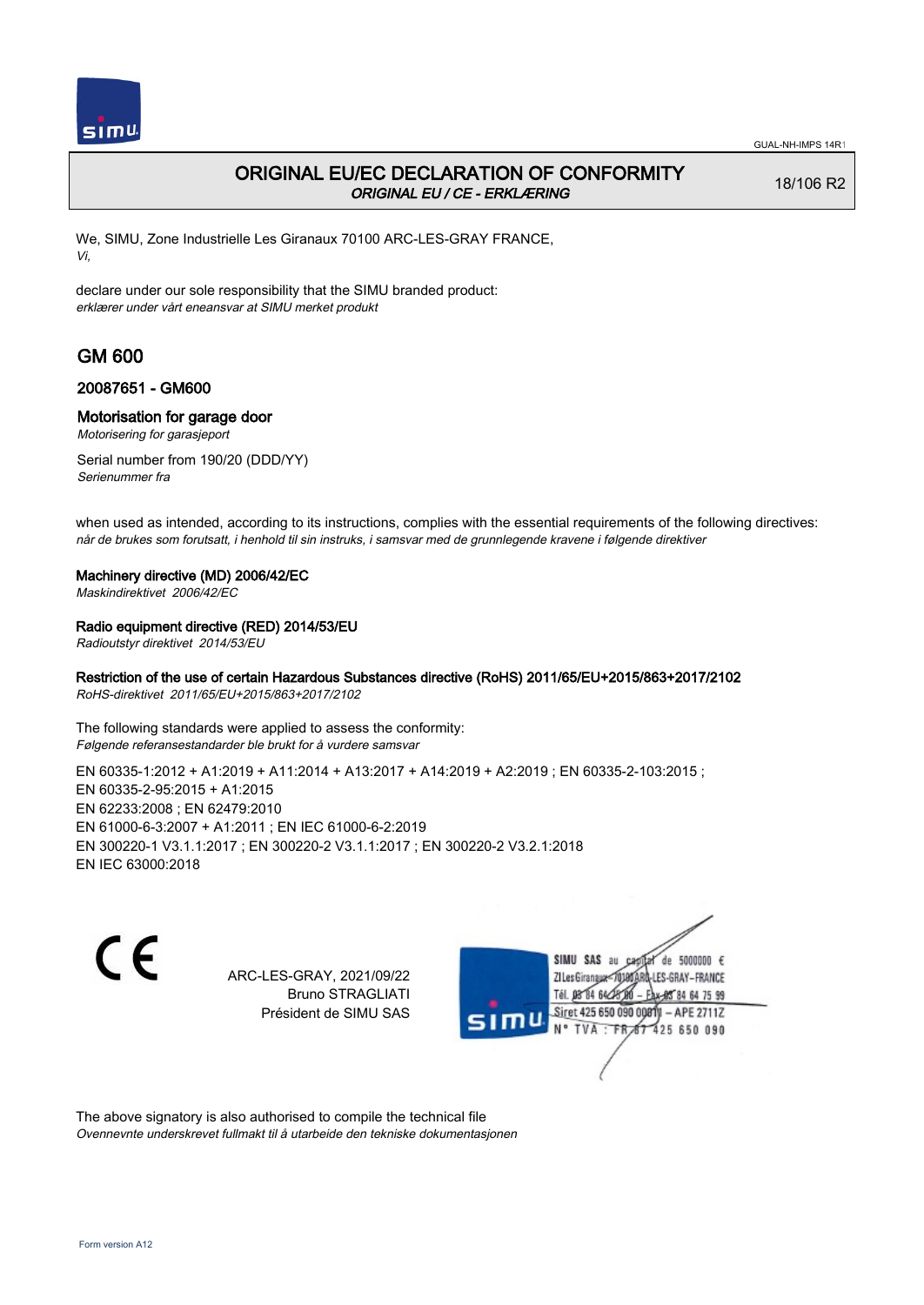

## ORIGINAL EU/EC DECLARATION OF CONFORMITY ORYGINALNA DEKLARACJA ZGODNOŚCI UE/WE

18/106 R2

We, SIMU, Zone Industrielle Les Giranaux 70100 ARC-LES-GRAY FRANCE, My,

declare under our sole responsibility that the SIMU branded product: deklarujemy z pełną odpowiedzialnością, że produkt oznaczony marką SIMU

# GM 600

### 20087651 - GM600

### Motorisation for garage door

Wyposażenie w napęd bramy garażowej

Serial number from 190/20 (DDD/YY) z numerem seryjnym od

when used as intended, according to its instructions, complies with the essential requirements of the following directives: gdy jest używany zgodnie z przeznaczeniem i instrukcjami, spełnia podstawowe wymagania następujących Dyrektyw

#### Machinery directive (MD) 2006/42/EC

Dyrektywa maszynowa 2006/42/EC

#### Radio equipment directive (RED) 2014/53/EU

Dyrektywa o urządzeniach radiowych 2014/53/EU

### Restriction of the use of certain Hazardous Substances directive (RoHS) 2011/65/EU+2015/863+2017/2102

Dyrektywa RoHS 2011/65/EU+2015/863+2017/2102

The following standards were applied to assess the conformity: Do oceny zgodności zostały zastosowane następujące normy

EN 60335-1:2012 + A1:2019 + A11:2014 + A13:2017 + A14:2019 + A2:2019 ; EN 60335-2-103:2015 ; EN 60335‑2‑95:2015 + A1:2015 EN 62233:2008 ; EN 62479:2010 EN 61000‑6‑3:2007 + A1:2011 ; EN IEC 61000‑6‑2:2019 EN 300220‑1 V3.1.1:2017 ; EN 300220‑2 V3.1.1:2017 ; EN 300220‑2 V3.2.1:2018 EN IEC 63000:2018

C E

ARC-LES-GRAY, 2021/09/22 Bruno STRAGLIATI Président de SIMU SAS



The above signatory is also authorised to compile the technical file

Osoba wskazana powyżej jest również upoważniony do przygotowania dokumentacji technicznej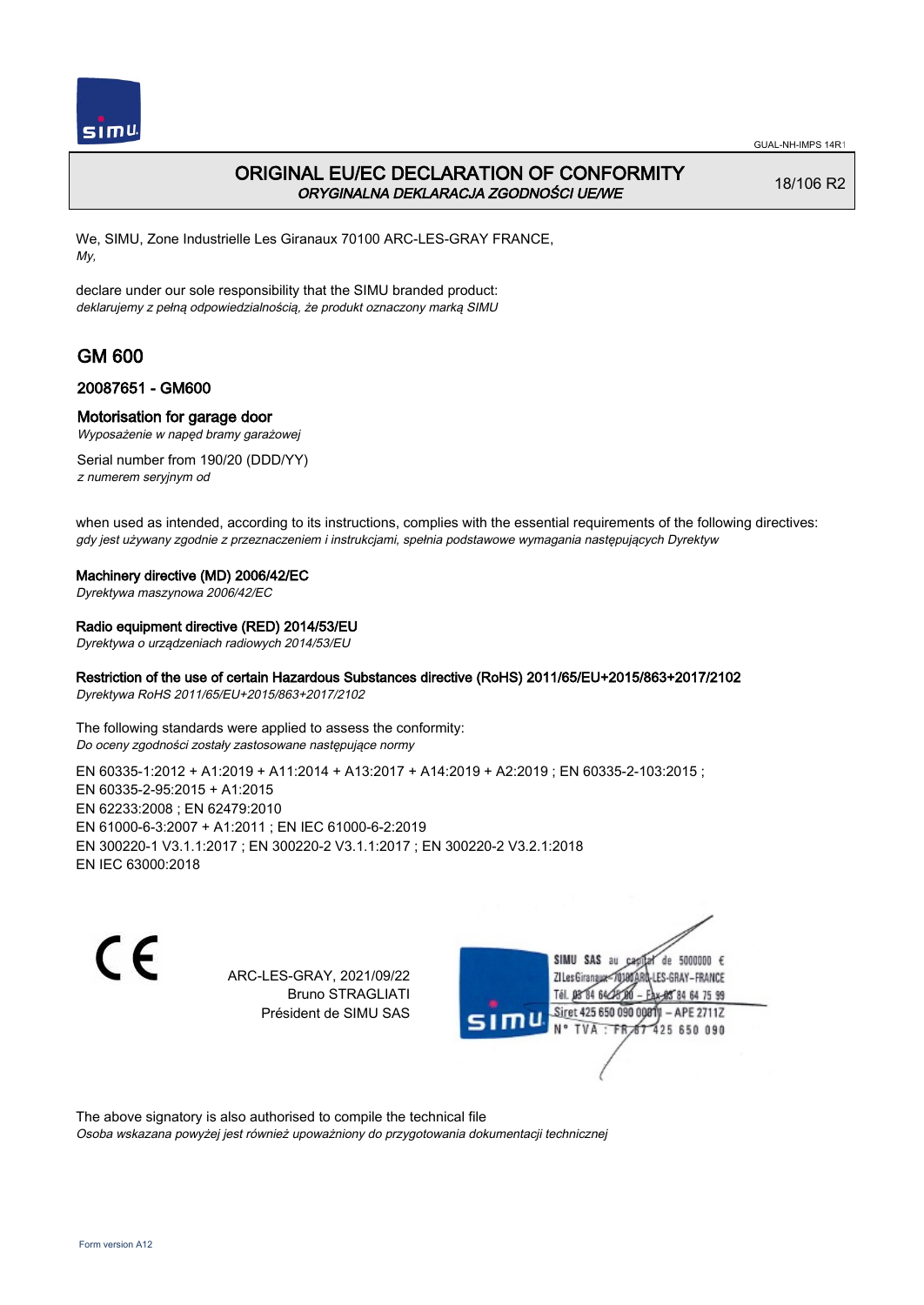

## ORIGINAL EU/EC DECLARATION OF CONFORMITY DECLARAÇÃO UE/CE DE CONFORMIDADE ORIGINAL

18/106 R2

We, SIMU, Zone Industrielle Les Giranaux 70100 ARC-LES-GRAY FRANCE, Nós,

declare under our sole responsibility that the SIMU branded product: declaramos sob nossa única responsabilidade que o dispositivo marca SIMU

# GM 600

### 20087651 - GM600

### Motorisation for garage door

Motorização para porta de garagem

Serial number from 190/20 (DDD/YY) Número de série desde

when used as intended, according to its instructions, complies with the essential requirements of the following directives: Quando utilizado de acordo com sua a aplicação, segundo as suas instruções, cumpre os requisitos essenciais das seguintes diretivas

#### Machinery directive (MD) 2006/42/EC

Diretiva Máquinas 2006/42/EC

### Radio equipment directive (RED) 2014/53/EU

Diretiva equipamentos de rádio 2014/53/EU

### Restriction of the use of certain Hazardous Substances directive (RoHS) 2011/65/EU+2015/863+2017/2102

Diretiva RoHS 2011/65/EU+2015/863+2017/2102

The following standards were applied to assess the conformity: As normas de referência apresentadas em seguida foram aplicadas para avaliar a conformidade

EN 60335‑1:2012 + A1:2019 + A11:2014 + A13:2017 + A14:2019 + A2:2019 ; EN 60335‑2‑103:2015 ; EN 60335‑2‑95:2015 + A1:2015 EN 62233:2008 ; EN 62479:2010 EN 61000‑6‑3:2007 + A1:2011 ; EN IEC 61000‑6‑2:2019 EN 300220‑1 V3.1.1:2017 ; EN 300220‑2 V3.1.1:2017 ; EN 300220‑2 V3.2.1:2018 EN IEC 63000:2018

 $\epsilon$ 

ARC-LES-GRAY, 2021/09/22 Bruno STRAGLIATI Président de SIMU SAS



The above signatory is also authorised to compile the technical file

A pessoa nomeada acima também está autorizada a compilar o processo técnico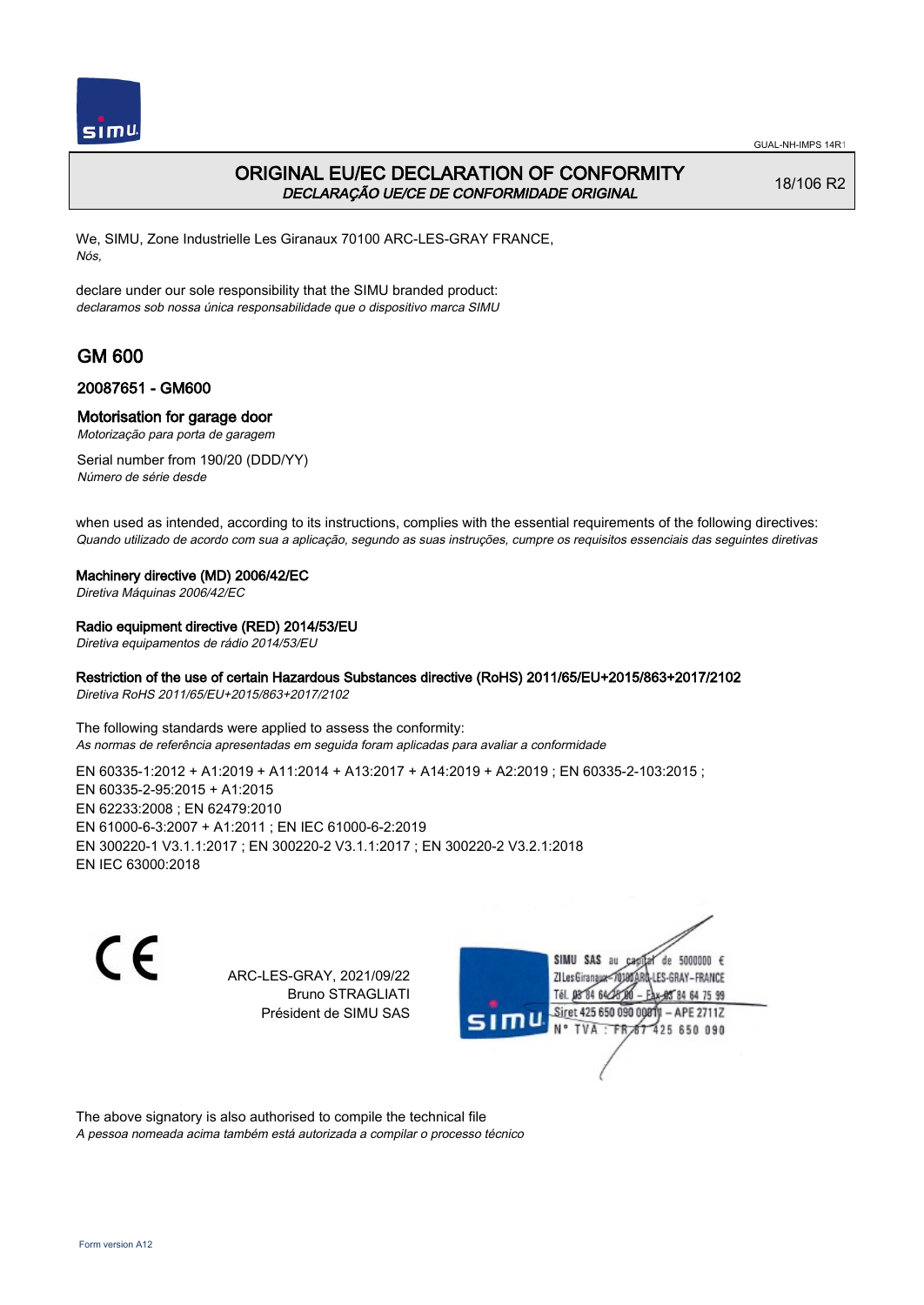

## ORIGINAL EU/EC DECLARATION OF CONFORMITY ORIGINAL EU/EC DECLARAIE DE CONFORMITATE

18/106 R2

We, SIMU, Zone Industrielle Les Giranaux 70100 ARC-LES-GRAY FRANCE, Noi,

declare under our sole responsibility that the SIMU branded product: declarăm pe propria răspundere că produsele marca SIMU

# GM 600

### 20087651 - GM600

### Motorisation for garage door

Motorizare pentru uă de garaj

Serial number from 190/20 (DDD/YY) Numărul de serie din

when used as intended, according to its instructions, complies with the essential requirements of the following directives: utilizate conform destinaiei lor, aa cum este descris în manualul de utilizare, sunt în conformitate cu cerinele eseniale ale următoarelor directive

### Machinery directive (MD) 2006/42/EC

Directiva privind echipamentele tehnice 2006/42/EC

### Radio equipment directive (RED) 2014/53/EU

Directiva privind echipamentele radio 2014/53/EU

### Restriction of the use of certain Hazardous Substances directive (RoHS) 2011/65/EU+2015/863+2017/2102

Directiva RoHS 2011/65/EU+2015/863+2017/2102

The following standards were applied to assess the conformity: Următoarele standarde de referină au fost aplicate pentru respectarea conformităii

EN 60335-1:2012 + A1:2019 + A11:2014 + A13:2017 + A14:2019 + A2:2019 ; EN 60335-2-103:2015 ; EN 60335‑2‑95:2015 + A1:2015 EN 62233:2008 ; EN 62479:2010 EN 61000‑6‑3:2007 + A1:2011 ; EN IEC 61000‑6‑2:2019 EN 300220‑1 V3.1.1:2017 ; EN 300220‑2 V3.1.1:2017 ; EN 300220‑2 V3.2.1:2018 EN IEC 63000:2018

C E

ARC-LES-GRAY, 2021/09/22 Bruno STRAGLIATI Président de SIMU SAS

SIMU SAS au de 5000000  $\epsilon$ ZI Les Giranaux-7018 LES-GRAY-FRANCE Tél. 08 84 64 24 64 75 99 Siret 425 650 090 0001 - APE 2711Z 425 650 090 TVA: FR

The above signatory is also authorised to compile the technical file Semnatarul de mai sus este, de asemenea, autorizat să întocmească dosarul tehnic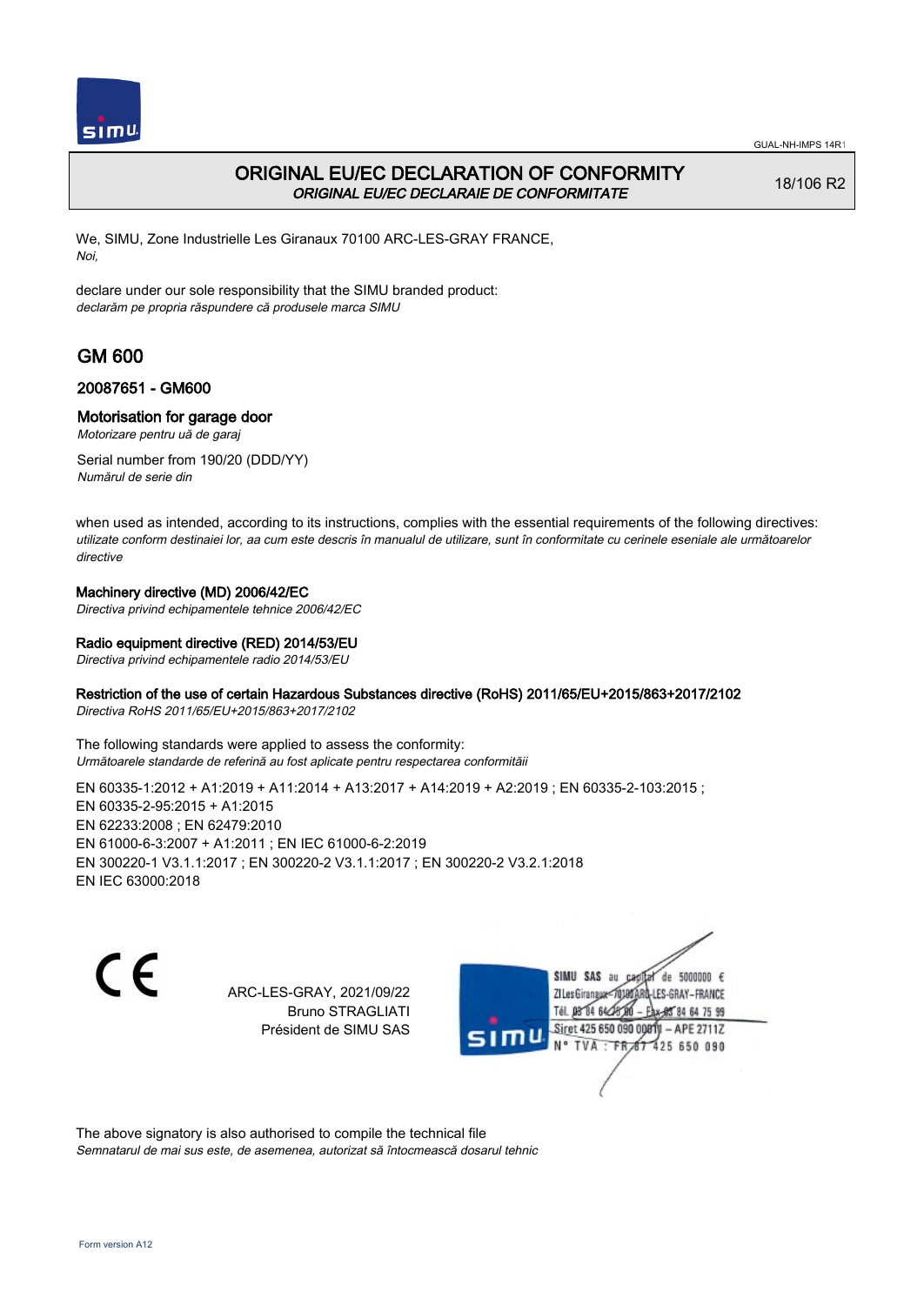

## ORIGINAL EU/EC DECLARATION OF CONFORMITY ORIGINAL EU/EG-FÖRSÄKRAN OM ÖVERENSSTÄMMELSE

18/106 R2

We, SIMU, Zone Industrielle Les Giranaux 70100 ARC-LES-GRAY FRANCE, Vi,

declare under our sole responsibility that the SIMU branded product: försäkrar på eget ansvar att produkten av varumärket SIMU

# GM 600

### 20087651 - GM600

### Motorisation for garage door

Motorisering för garageport

Serial number from 190/20 (DDD/YY) Serienumret från

when used as intended, according to its instructions, complies with the essential requirements of the following directives: uppfyller de grundläggande kraven i följande direktiv när den används på det sätt som avses, i enlighet med bruksanvisningen

### Machinery directive (MD) 2006/42/EC

Maskindirektivet 2006/42/EC

### Radio equipment directive (RED) 2014/53/EU

Direktivet om radioutrustning 2014/53/EU

### Restriction of the use of certain Hazardous Substances directive (RoHS) 2011/65/EU+2015/863+2017/2102

RoHS-direktivet 2011/65/EU+2015/863+2017/2102

The following standards were applied to assess the conformity: Följande referensnormer har tillämpats för att göra en bedömning av överensstämmelsen

EN 60335-1:2012 + A1:2019 + A11:2014 + A13:2017 + A14:2019 + A2:2019 ; EN 60335-2-103:2015 ; EN 60335‑2‑95:2015 + A1:2015 EN 62233:2008 ; EN 62479:2010 EN 61000‑6‑3:2007 + A1:2011 ; EN IEC 61000‑6‑2:2019 EN 300220‑1 V3.1.1:2017 ; EN 300220‑2 V3.1.1:2017 ; EN 300220‑2 V3.2.1:2018 EN IEC 63000:2018

 $\epsilon$ 

ARC-LES-GRAY, 2021/09/22 Bruno STRAGLIATI Président de SIMU SAS



The above signatory is also authorised to compile the technical file

Den person som anges ovan är också behörig att ställa samman den tekniska dokumentationen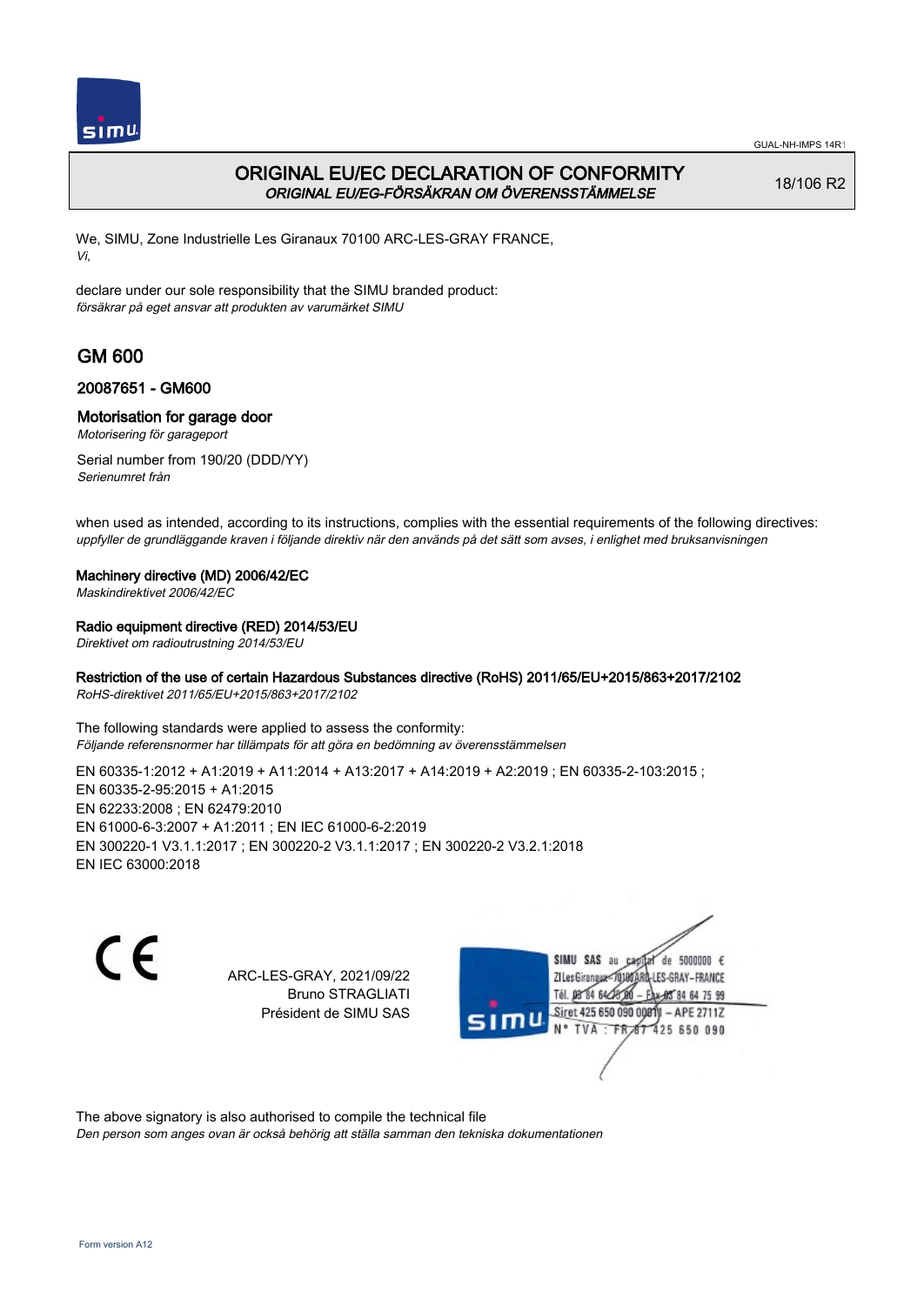

## ORIGINAL EU/EC DECLARATION OF CONFORMITY ORIGINÁLNE VYHLÁSENIE EU/ES O ZHODE

18/106 R2

We, SIMU, Zone Industrielle Les Giranaux 70100 ARC-LES-GRAY FRANCE, My,

declare under our sole responsibility that the SIMU branded product: vyhlasujeme na svoju výlučnú zodpovednosť, že výrobok značky SIMU

# GM 600

### 20087651 - GM600

### Motorisation for garage door

Pohon pre garážové brány

Serial number from 190/20 (DDD/YY) Seriové číslo od

when used as intended, according to its instructions, complies with the essential requirements of the following directives: ak je používaný v súlade s účelom použitia a s návodom, spĺňa základné požiadavky týchto smerníc

#### Machinery directive (MD) 2006/42/EC

Smernica o strojových zariadeniach 2006/42/EC

#### Radio equipment directive (RED) 2014/53/EU

Smernica o sprístupňovaniu rádiových zariadení na trhu 2014/53/EU

### Restriction of the use of certain Hazardous Substances directive (RoHS) 2011/65/EU+2015/863+2017/2102

Smernica o obmedzení používania určitých nebezpečných látok v elektrických a elektronických zariadeniach 2011/65/EU+2015/863+2017/2102

The following standards were applied to assess the conformity: Pre posúdenie zhody boli použité následujúce normy

EN 60335-1:2012 + A1:2019 + A11:2014 + A13:2017 + A14:2019 + A2:2019 ; EN 60335-2-103:2015 ; EN 60335‑2‑95:2015 + A1:2015 EN 62233:2008 ; EN 62479:2010 EN 61000‑6‑3:2007 + A1:2011 ; EN IEC 61000‑6‑2:2019 EN 300220‑1 V3.1.1:2017 ; EN 300220‑2 V3.1.1:2017 ; EN 300220‑2 V3.2.1:2018 EN IEC 63000:2018

C E

ARC-LES-GRAY, 2021/09/22 Bruno STRAGLIATI Président de SIMU SAS

SIMU SAS au de 5000000  $\epsilon$ ZI Les Giranaux-70180 LES-GRAY-FRANCE Tél. 08 84 64 24 64 75 99 Siret 425 650 090 0081) - APE 2711Z 425 650 090 TVA: FR

The above signatory is also authorised to compile the technical file uvedená osoba je tiež osoba zodpovedná za vypracovanie technickej dokumentácie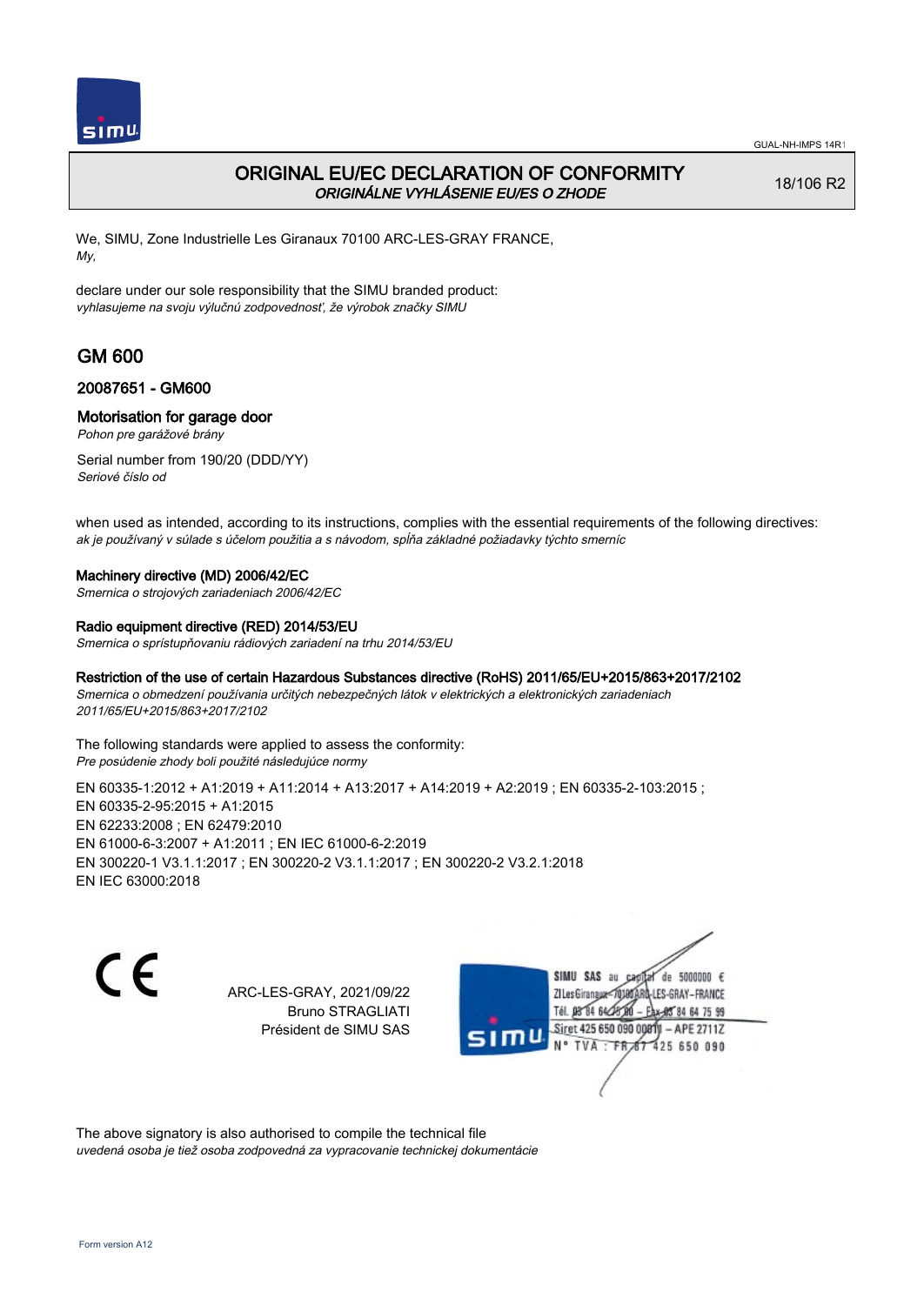

## ORIGINAL EU/EC DECLARATION OF CONFORMITY IZJAVA O SKLADNOSTI / IZJAVA O LASTNOSTIH

18/106 R2

We, SIMU, Zone Industrielle Les Giranaux 70100 ARC-LES-GRAY FRANCE, Mi,

declare under our sole responsibility that the SIMU branded product: S polno odgovornostjo izjavljamo, da izdelki blagovne znamke SIMU

# GM 600

### 20087651 - GM600

### Motorisation for garage door

Motorizacija garažnih vrat

Serial number from 190/20 (DDD/YY) 'Serijska številka

when used as intended, according to its instructions, complies with the essential requirements of the following directives: ko se uporabljajo v skladu z namembnostjo in navodili, ustrezajo bistvenim zahtevam naslednjih direktiv

### Machinery directive (MD) 2006/42/EC

Direktiva o strojih 2006/42/EC

### Radio equipment directive (RED) 2014/53/EU

Ditrektiva o Radijski opremi 2014/53/EU

### Restriction of the use of certain Hazardous Substances directive (RoHS) 2011/65/EU+2015/863+2017/2102

Direktiva RoHS 2011/65/EU+2015/863+2017/2102

The following standards were applied to assess the conformity: Za preverjanje skladnosti so bili uporabljeni naslednji standardi

EN 60335-1:2012 + A1:2019 + A11:2014 + A13:2017 + A14:2019 + A2:2019 ; EN 60335-2-103:2015 ; EN 60335‑2‑95:2015 + A1:2015 EN 62233:2008 ; EN 62479:2010 EN 61000‑6‑3:2007 + A1:2011 ; EN IEC 61000‑6‑2:2019 EN 300220‑1 V3.1.1:2017 ; EN 300220‑2 V3.1.1:2017 ; EN 300220‑2 V3.2.1:2018 EN IEC 63000:2018

 $\epsilon$ 

ARC-LES-GRAY, 2021/09/22 Bruno STRAGLIATI Président de SIMU SAS



The above signatory is also authorised to compile the technical file Podpisnik, naveden zgoraj, je pooblaščen tudi za pripravo tehnične dokumentacije